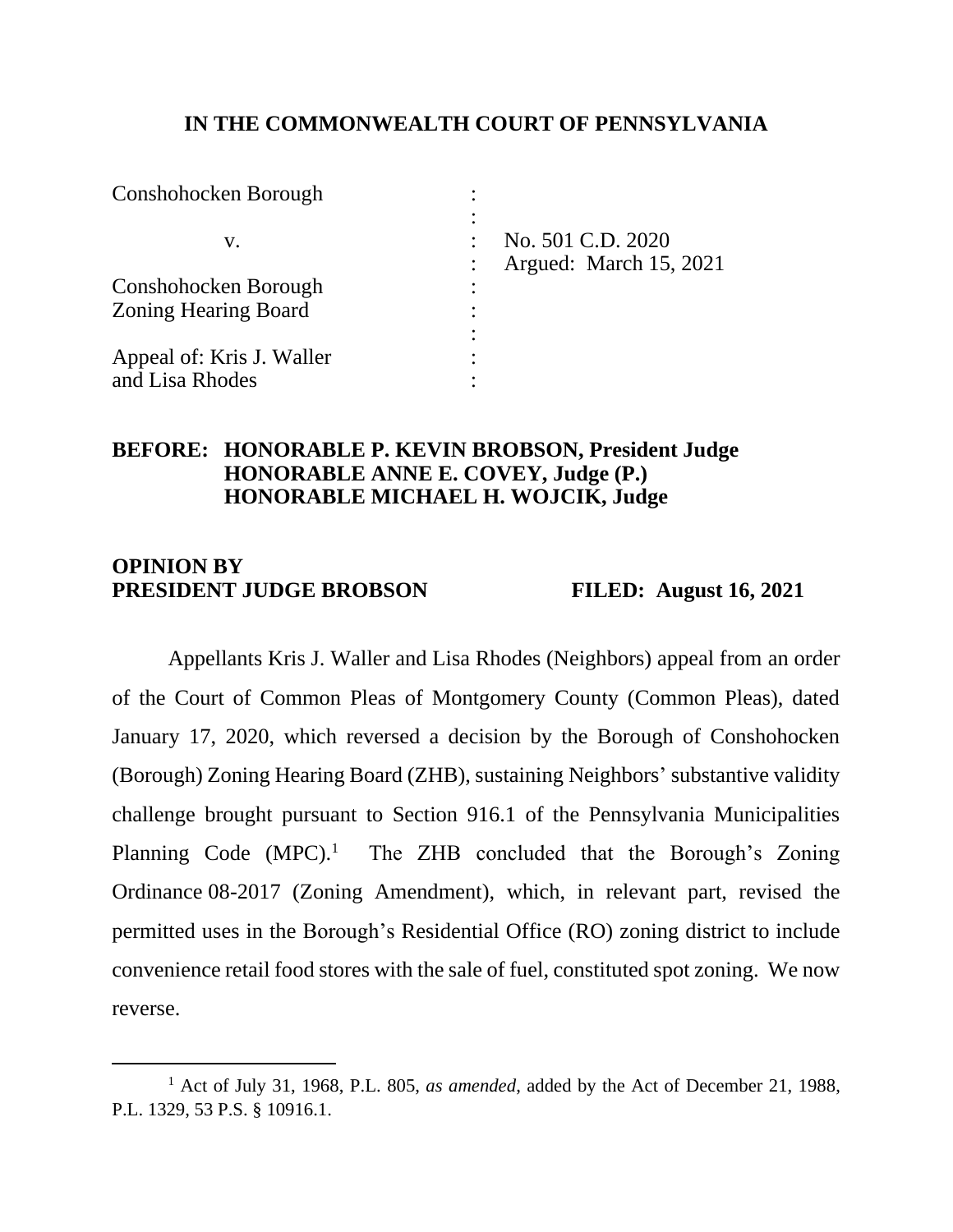#### **I. BACKGROUND**

Provco Pineville Fayette, L.P. (Provco) is the equitable owner of a property (Property) located at 1109 and 1119 Fayette Street and 1201 Fayette Street in the Borough. Fayette Street is a four-lane highway. The Property includes multiple one- and two-story buildings. The Property is adjacent to a cemetery, and it is nearby to the Borough's Stadium and playing fields; various buildings for businesses, including a real estate office, a dry cleaning business, and a physical therapy business; and some residential properties. Neighbors reside near the Property, which is located within the RO zoning district.

In April 2014, Provco applied to the ZHB for a special exemption or, in the alternative, a variance to build a retail convenience store with gas pumps on the Property. Following twenty-eight days of hearings on Provco's zoning application between April 2014 and August 2016, the ZHB denied Provco's application for a special exemption or a variance.<sup>2</sup>

In August 2017, Provco sought an amendment to the Borough's Zoning Ordinance to provide additional permitted new uses, standards, and special regulations for the RO zoning district, including the permitted use of convenience retail stores that included fuel sales. On November 15, 2017, the Borough Council enacted the Zoning Amendment, which amended Part 12 of the Township's Zoning Ordinance, thereby adding the permitted use of "convenience retail food store[,] including the sale of fuel[,] an ATM[,] and lottery sales." (Reproduced Record (R.R.) at 588a.) That same night, Borough Council approved Land Development Resolution 2017-24, which was the preliminary/final land development plan for

<sup>&</sup>lt;sup>2</sup> We note that the matter before us does not include the appeal of the ZHB's denial of Provco's application for a special exemption or a variance.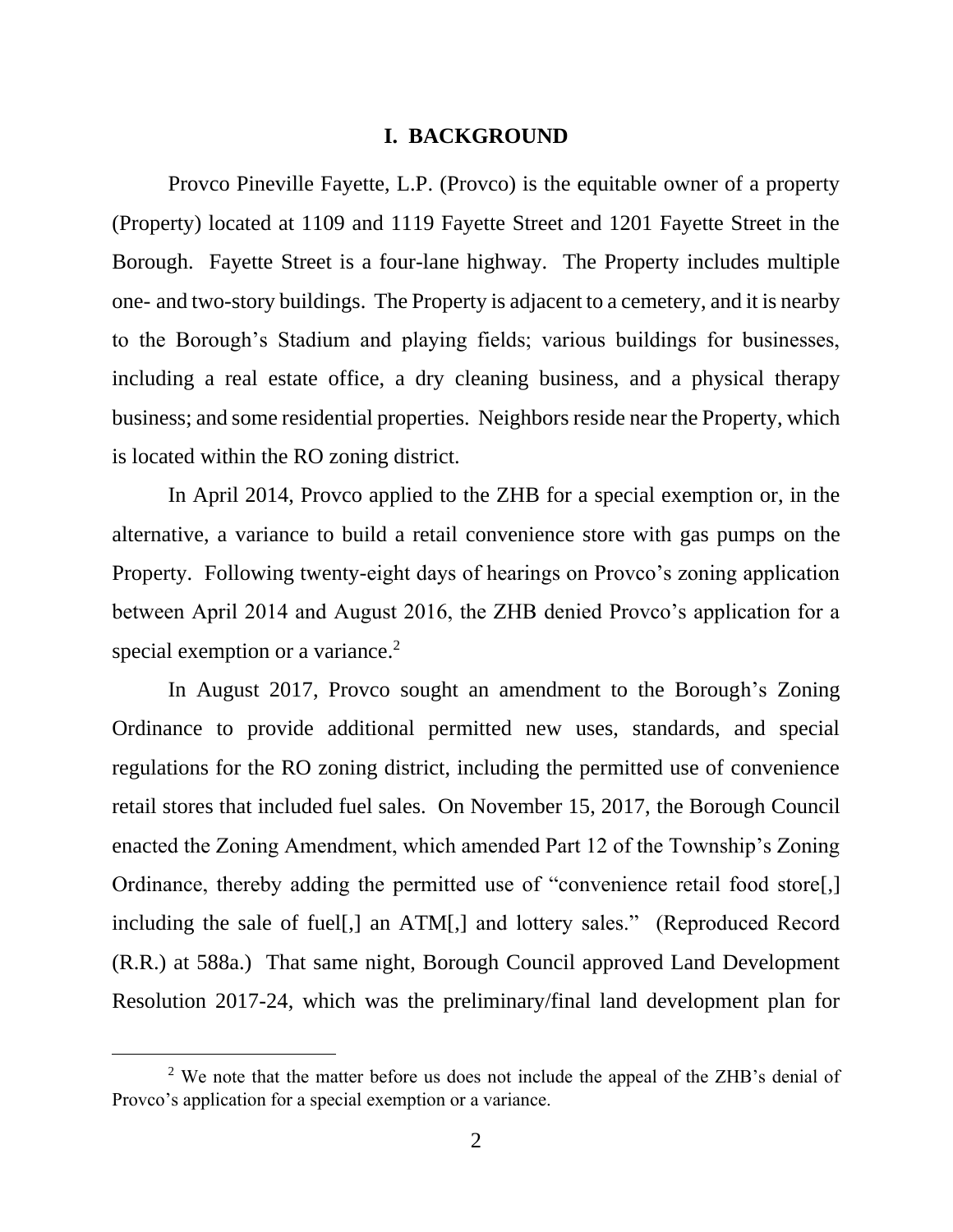Provco to build a convenience store with fuel pumps on the Property in the newly revised RO zoning district.<sup>3</sup> Neighbors, as intervenors, filed a substantive validity challenge to the Zoning Amendment on December 15, 2017. Provco also intervened in the matter.

The ZHB held hearings on the substantive validity challenge, at which counsel for Neighbors, Provco, and the Borough presented evidence. Neighbors testified on their own behalf and presented the testimony of Thomas Comitta, an expert in land planning, and nearby property owners, Clare Dorsey and David Rhodes. Provco presented the testimony of Joseph Baran, an expert in civil engineering, and E. Van Rieker, an expert in municipal and developer planning. The ZHB, in addition to hearing the testimony, admitted 26 documents into evidence at the hearings. The parties were given the opportunity to make closing arguments to the ZHB on January 29, 2019, and, that same night, the ZHB, in a 3-2 decision, sustained Neighbors' substantive validity challenge and declared the Zoning Amendment void in its entirety.

The ZHB issued its written decision on March 11, 2019. With regard to the Zoning Amendment itself, the ZHB found, in part:

<sup>&</sup>lt;sup>3</sup> Neighbors filed an appeal in Common Pleas, challenging the approval of the Land Development Plan. By order dated October 2, 2020, Common Pleas affirmed the Borough's passage of Resolution No. 2017-24, approving the Preliminary/Final Land Development Plan for Provco. Neighbors have since appealed Common Pleas' decision to this Court, and the matter is docketed as *Clare M. Dorsey v. Borough Council of Conshohocken Borough*, No. 1114 C.D. 2020. We note that this case is not part of the matter presently before this panel of the Court.

Neighbors also filed an appeal in Common Pleas, challenging the enactment of the Zoning Amendment on procedural grounds. By order dated October 2, 2020, Common Pleas denied this appeal as well, concluding that the Zoning Amendment was procedurally valid. Neighbors have since appealed Common Pleas' decision to this Court, and the matter is docketed at *Clare M. Dorsey v. Borough Council of Conshohocken Borough*, No. 1115 C.D. 2020. We note that this case is also not part of the matter presently before this panel of the Court.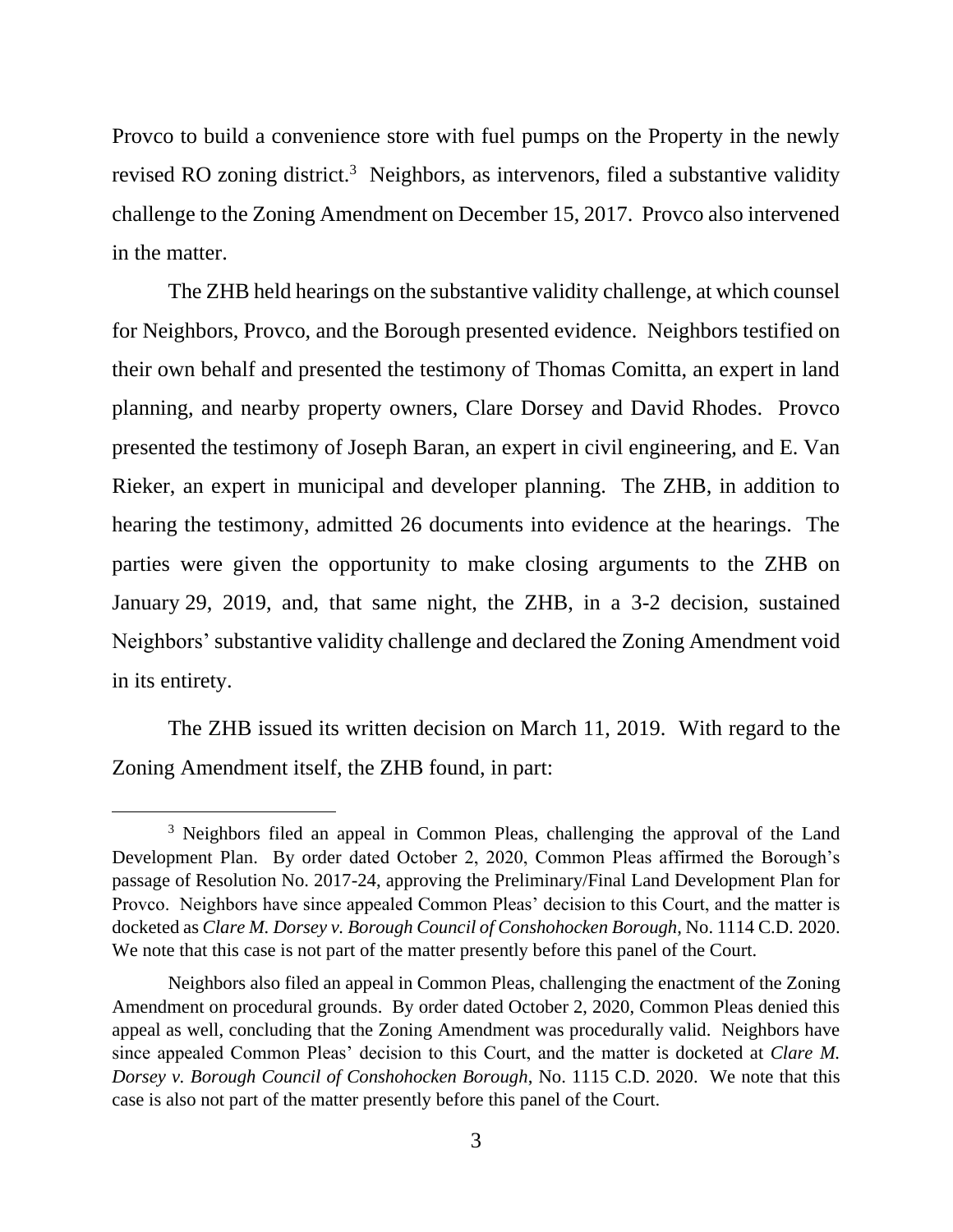6. [The Zoning Amendment] amended Chapter 27, "Zoning," Part 12 "R-O Residential Office District" to add to the "permitted uses" found i[n] Section 27-1202.

7. Specifically, the additional "permitted uses" included:

a. Business offices, including, but not limited to, security and commodity brokerage, real estate sales, travel agency, employment counseling, insurance sales, advertising, mailing and stenographic services.

b. Professional office for the practice of medicine, law, engineering, architecture or design, real estate, insurance, or financial institution.

c. Retail establishment for the sale of dry goods, variety merchandise, clothing, food, baked goods, beverages, flowers, plants, drugs, hardware, books, and furnishings.

d. Restaurants, excluding drive-in or drive through.

e. Convenience retail food store, including the sale of fuel, an ATM, and lottery sales. No convenience retail store which provides for the sale of fuel shall be located within 1,000 feet of another convenience retail food store which provides for the sale of fuel.

f. Parking lots or garages, provided that they are secondary to the principal use.

. . . .

9. The previous Zoning Code did not identify convenience stores, including the sale of fuel, as a permitted use or a conditional use. Section 27-1203 of the previous code also identified as a conditional use, "Other uses of similar intensity and scale."

10. The [Zoning Amendment] also added dimensional standards to the above uses and specifically provided for the dimensional standards for a convenience retail food store, including the sale of fuel, an ATM, and lottery sales.

11. The [Neighbors] filed the Petition challenging the validity of [the Zoning Amendment] on the basis of, *inter alia*, spot zoning.

12. [Neighbors] further alleged in their petition that [the Zoning Amendment] only applies to one property within the [RO] Zoning District, that being the [Property], in which [Provco] has an equitable interest in.

(ZHB decision at 4-6.)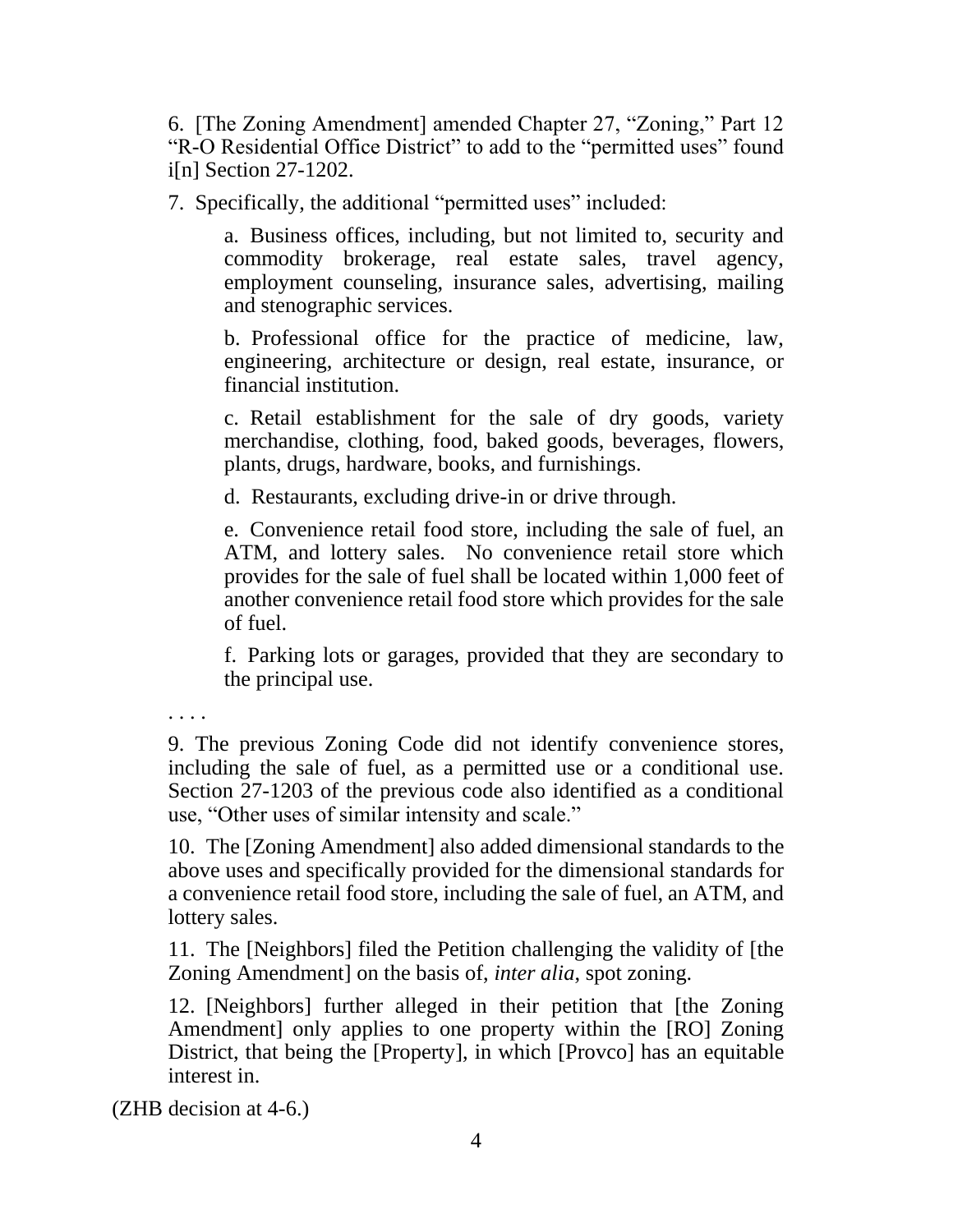In its findings, the ZHB considered the testimony of Mr. Comitta, Neighbors' expert in land planning who had reviewed the previous Zoning Ordinance and the Zoning Amendment and prepared a report titled "Planner's Review and Critique of RO District Amendment and Related Plan, Borough of Conshohocken, Montgomery County." In finding of fact number 13, the ZHB, summarizing Mr. Comitta's testimony regarding the previous Zoning Ordinance and the Zoning Amendment, found:

f. [Mr. Comitta] stated that a Wawa convenience market with gas pumps would not have been permitted in the RO Zoning District pursuant to the previous Zoning Ordinance.

g. One of his concerns with the Zoning Amendment was how it derailed the front yard regulation that said no parking in the front yard. He also believes it derailed . . . encouraging retention and preservation of Victorian structures.

h. Most of the buildings in the RO Zoning District are between 18 to 25 feet from the curb and do not allow parking in the front yard. However, the Zoning [Amendment] allows setbacks from 25 to 30 feet and took away the prohibition of parking in the front yard.

i. The [Property] is the only piece of property in the RO District that could satisfy the requirements for a 250-foot lot width and the 40,000[-]square[-]foot minimum lot size. As such, the [Property] is the only property that could have a convenience store with fuel pumps and an ATM.

j. In order to construct a convenience store with fuel pumps and an ATM in other areas of the RO Zoning District you would need to demolish an existing structure to build the use, including Victorian structures, which is contrary to the declaration of legislative intent for the RO Zoning District, which seeks to "encourage the retention and preservation of existing Victorian and early 20<sup>th</sup> century residences."

k. Without demolishing any Victorian buildings and without assembling any parcels only the [Property] could construct the convenience market with fuel pumps.

l. The Zoning Amendment created a situation that is out of character with the residential scale and character of the Borough in the RO Zoning District.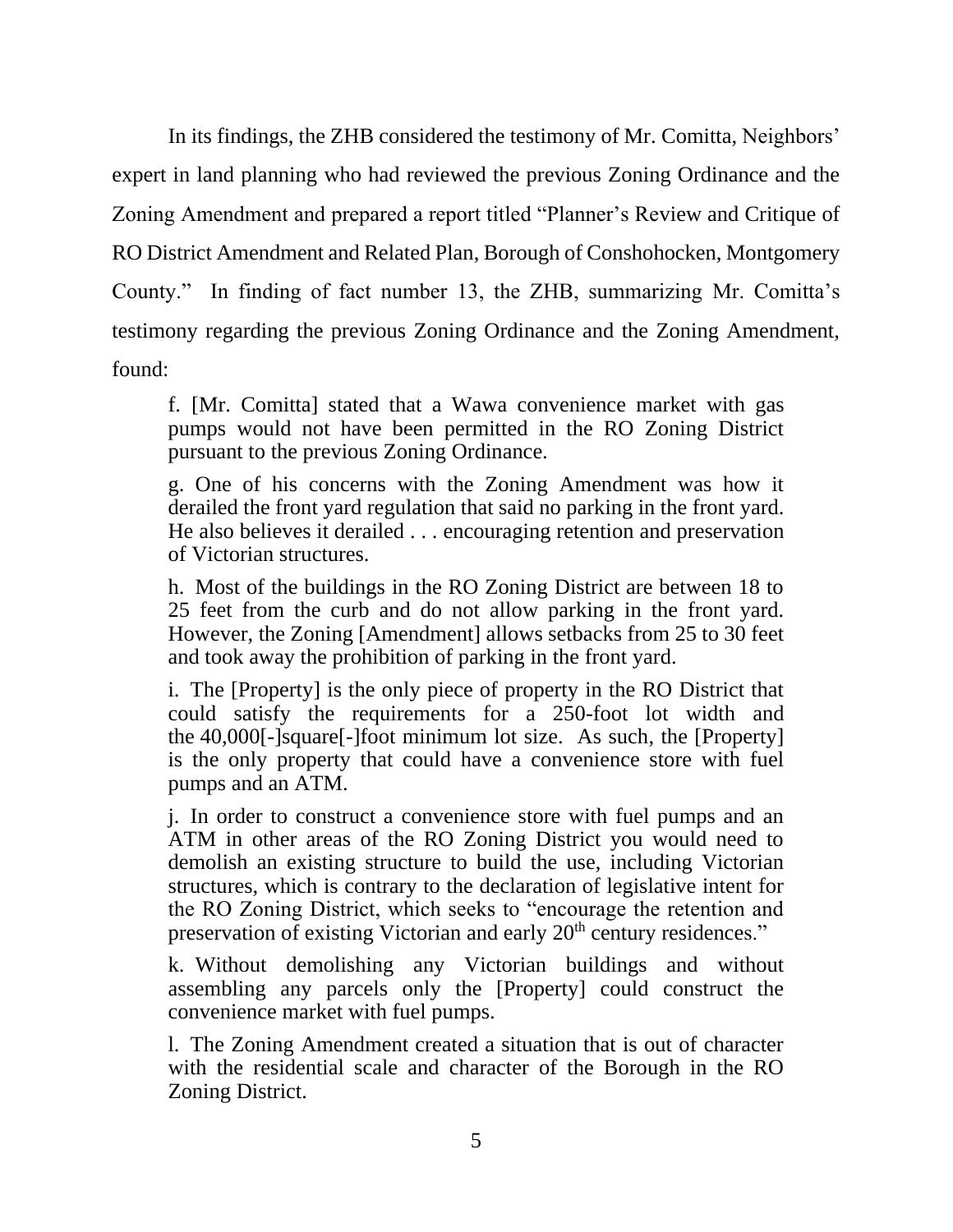m. A convenience market at the [Property] would violate several provisions of the existing RO Zoning District, including not maintaining the existing residential streetscape pursuant to Section 27-1201 [of the Zoning Code], and adding parking in the front yard.

n. The convenience market will dramatically change the character of Fayette Street's streetscape with lighting, traffic flow across pedestrian sidewalks, and parking in the front yard.

o. In the RO Zoning District there are 16 small office uses, one bank, one cleaner, nine personal service establishments, four restaurants, a deli, and a coffee shop. These uses are less impactful on their existing residential neighbors. They do not have 24-hour operations.

p. The proposed Wawa at the [Property] is out of character with the existing RO Zoning District.

(*Id.* at 6-8.)

In finding of fact number 13, the ZHB also considered Mr. Comitta's testimony regarding his agreement with the Montgomery County Planning Commission's views on the Zoning Amendment and found:

q. In preparing his report, [Mr. Comitta] also reviewed the review letter of the Montgomery County Planning Commission which concluded and recommended that the Zoning Amendment not be approved as it would not fit the character of this part of the Borough and would be inconsistent with the intent of the zoning district.

r. [Mr. Comitta] agrees with the conclusion of the County Planning Commission.

s. The Conshohocken Borough Planning Commission also recommended denial of the proposed Zoning Amendment.

t. [Mr. Comitta] also agrees with the conclusion of the Borough Planning Commission.

u. [Mr. Comitta] does not believe that the Zoning Amendment complies with the Statement of Community Development Objectives.

(*Id.* at 8.)

In finding of fact number 14, the ZHB, based on the cross-examination of Mr.

Comitta by the Borough's attorney and Provco's attorney and on questions by the members of the ZHB, found: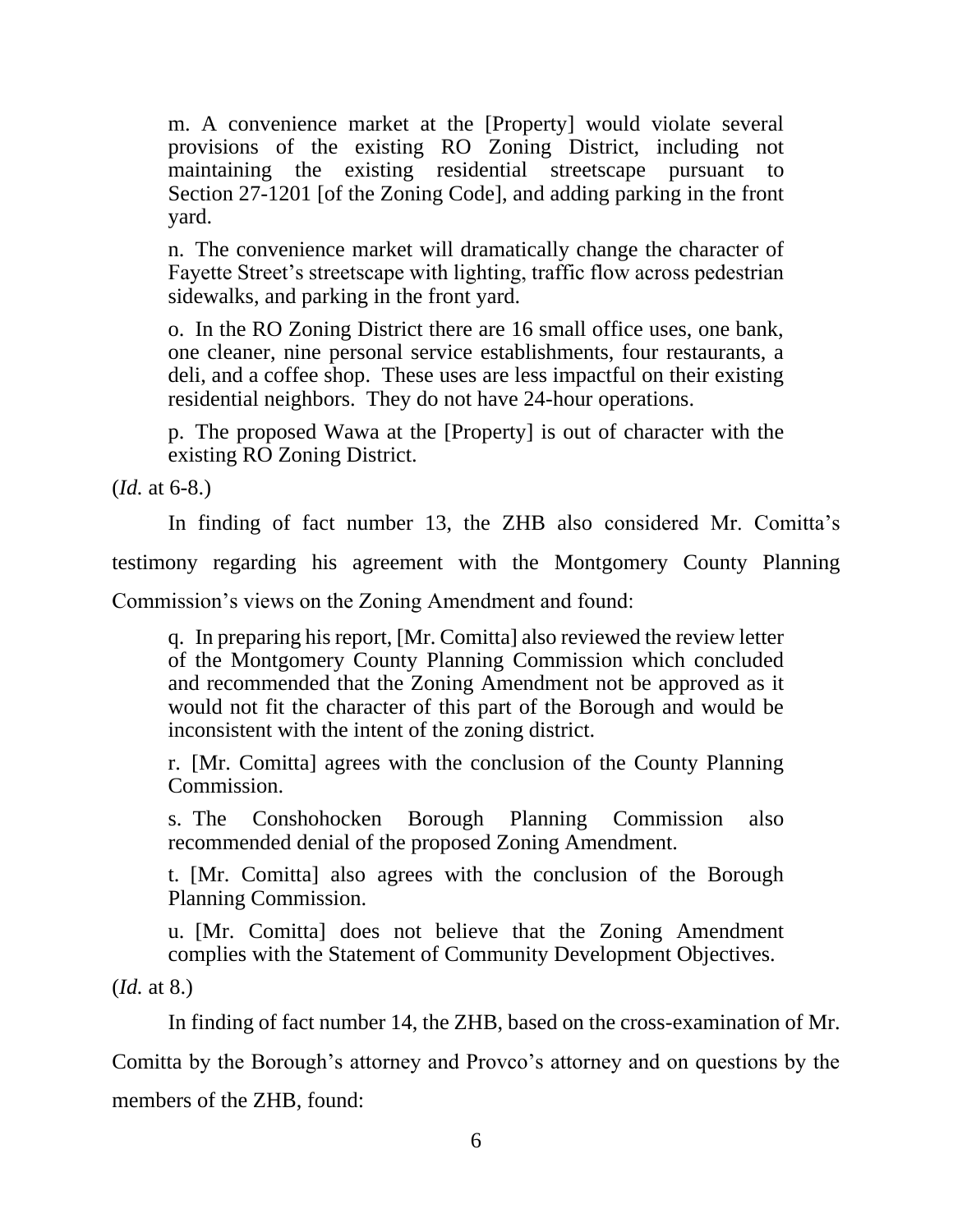a. The neighborhood around the [Property] is primarily residential.

b. The [Property] is adjacent to the Borough Stadium. The four corners of 11<sup>th</sup> and Fayette are properties that have non-residential uses. In addition to the stadium there is a dry cleaning store, a cemetery, and a real estate office on the other side of the cemetery.

c. There is no existing Victorian or early  $20<sup>th</sup>$  Century residence at the [Property].

d. [Mr. Comitta] is aware that there are other gas stations on Fayette Street that have pumps in the front of the property.

e. [Mr. Comitta] did not check whether the Borough has a lighting or noise ordinance.

f. [Mr. Comitta] has driven on Fayette [S]treet "about a thousand times" but did not do any traffic counts.

g. There is no other property in the RO Zoning District that could qualify to construct a convenience market with fuel pumps by-right. A developer could ask the [ZHB] for variances from the lot width requirement.

h. The Zoning Amendment did not add any property or take away any property from the RO Zoning District.

i. The boundaries of the RO Zoning District did not change with the Zoning Amendment.

j. The Zoning Amendment also added five other permitted uses including business office, professional office, retail, restaurant, and parking lot or garage.

k. A build-to line is not required to be in a zoning ordinance.

l. The Zoning Amendment did not change the lot size or the lot width of the [Property].

m. There could potentially be some commercial uses that are not located in 20<sup>th</sup> Century or Victorian structures.

n. There are no other properties that had a 250-foot width and a 40,000[-]square[-]foot lot area. As such, [Mr. Comitta] believes that the [Zoning Amendment] is spot zoning as the [Property] is the only property that could comply with the Zoning Amendment to construct a convenience market with fuel pumps.

o. There are a number of non-residential uses that are allowed in the RO Zoning District.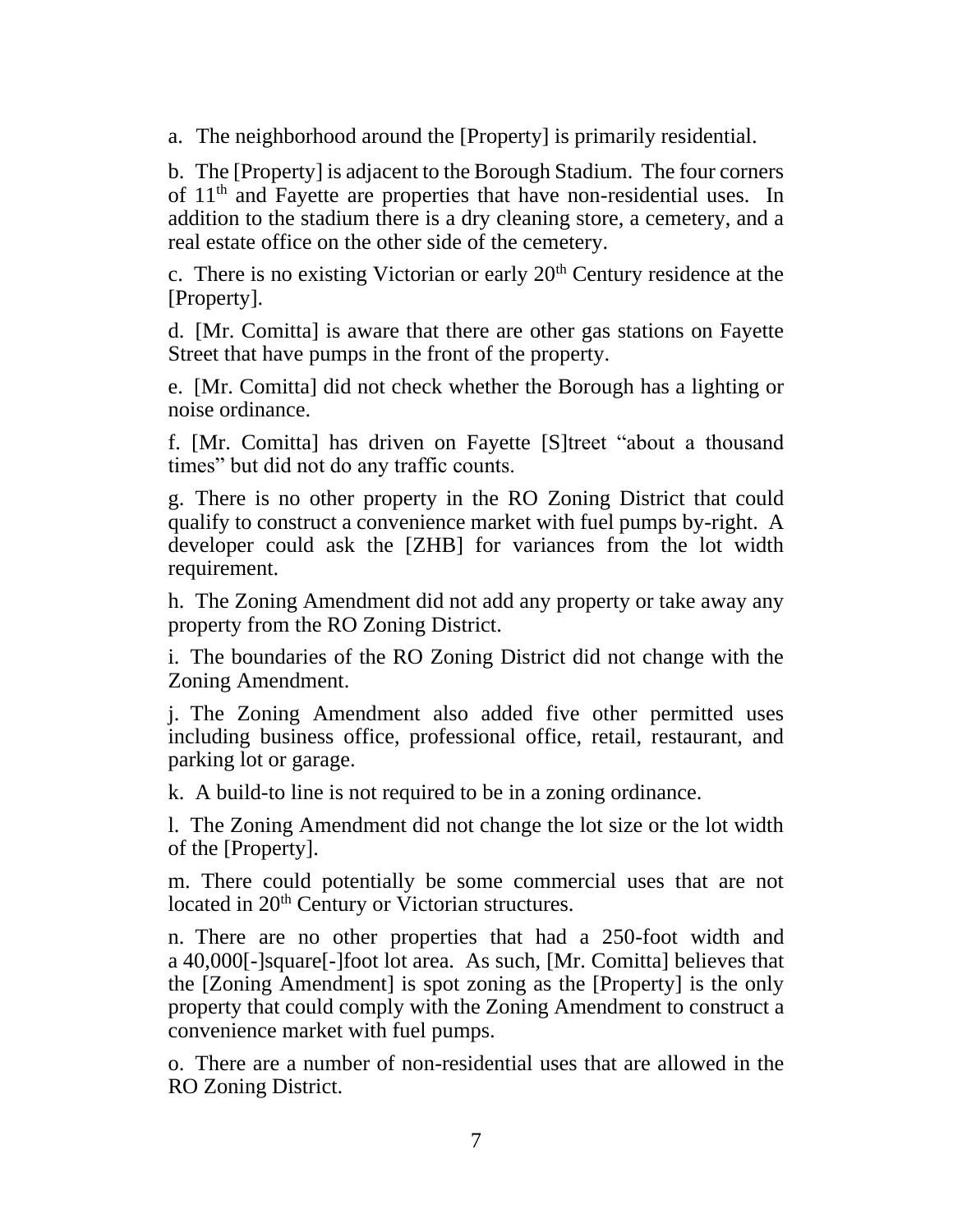(*Id.* at 8-10.)

As to the testimony of Neighbors and Mrs. Dorsey, the ZHB issued similar findings for all three. Generally, the ZHB found that they live near the Property and have concerns that the presence of a convenience store with fuel sales on the Property will change their way of living or affect their quality of life due to crime, pollution, trash, gas odors, noise, lighting, and/or loitering. (*Id.* at 2, 10, 11, Finding of Fact (FF) Nos. 15-17.) Also, based on their testimony, the ZHB found that, while there are some commercial properties in the neighborhood, none of the businesses are open 24 hours a day or are noisy. (*Id.* at 10-11, FF Nos. 15-16.)

In finding of fact number 18, the ZHB considered the testimony of Mr. Baran, Provco's expert in civil engineering, and found, in part:

b. There are four commercial uses at the corner of  $11<sup>th</sup>$  and Fayette Street.

c. There are currently sidewalks in front of the [Property].

d. [Mr. Baran] created a plan titled Existing Non-Conforming Commercial Use Exhibit which is two sheets. The[] exhibit shows how an assemblage of properties could meet or could not meet the requirements for a convenience store with fuel sales. His exhibit also identified the nonconforming commercial uses within the RO Zoning District.

(*Id.* at 11-12.)

Based on Mr. Baran's testimony on cross-examination and in response to

questions from members of the ZHB, the ZHB found in finding of fact number 19:

a. [Mr. Baran] reviewed the [Z]oning [A]mendment and provided some input regarding the dimensional standards.

b. The assemblages of properties on his [E]xhibit PP-3 are properties that could meet the dimensional requirements of the [Zoning Amendment] to develop a convenience store with gas sales.

c. There are not any single lots that could be developed as a Wawa convenience store.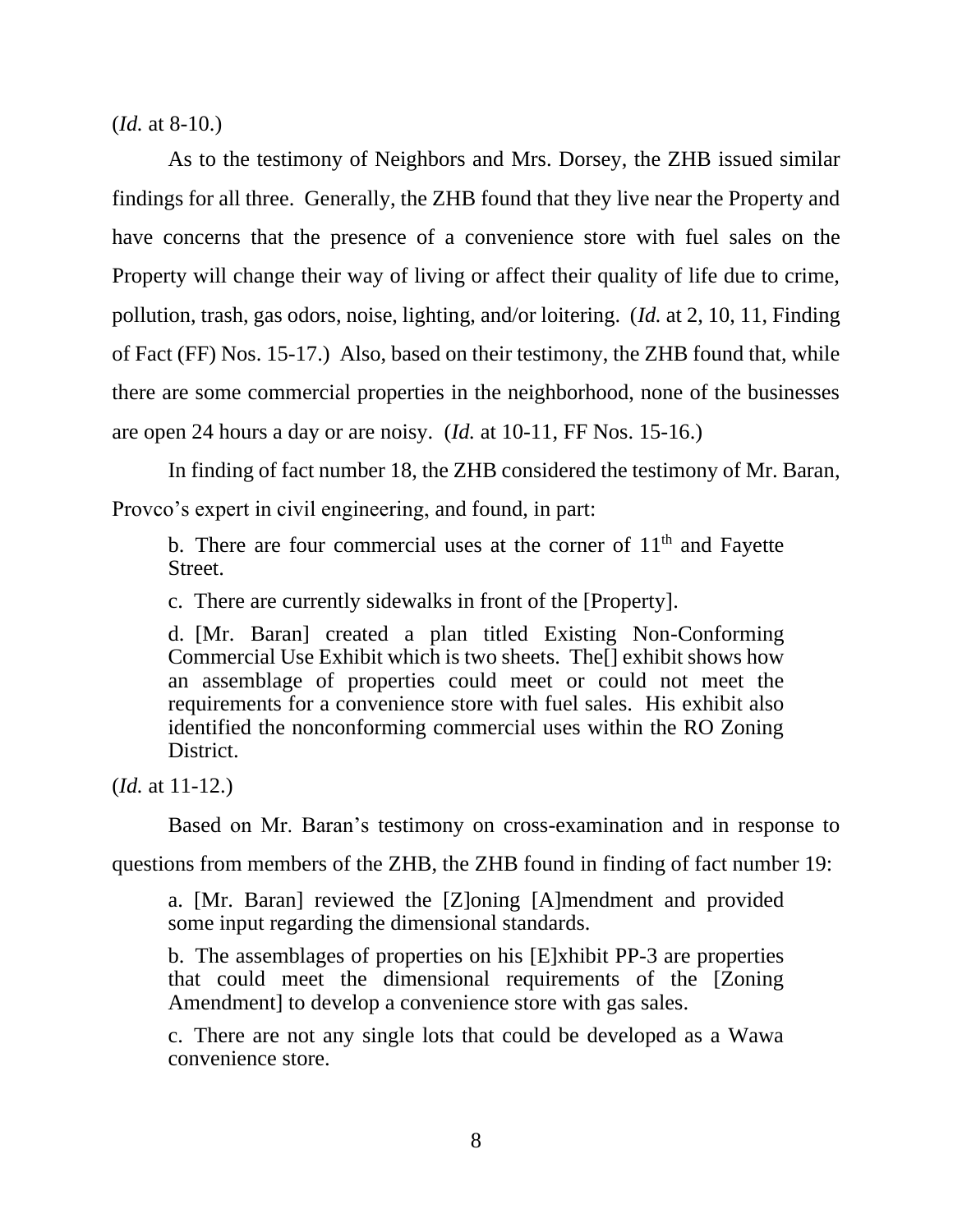d. Some of the assemblages on his [E]xhibit PP-3 may contain a Victorian or early 20<sup>th</sup> Century residential structure.

e. If the [Property] was developed as a Wawa, there could not be any other property within the RO Zoning District that could be developed as another convenience retail store with fuel pumps.

f. It is common for development projects to consolidate lots to meet dimensional requirements.

g. If a development could not meet the dimensional requirements the developer could ask the [ZHB] for dimensional variances.

h. The [Property] is an assemblage of lots.

i. [Mr. Baran] believes that the [Property] has been operating as a Chevrolet Dealership, as a single land use, since the 1950s.

j. There are no convenience stores with gasoline sales in the RO Zoning District currently.

(*Id.* at 12-13.)

In finding of fact number 20, the ZHB considered the testimony of Mr. E. Van

Rieker, Provco's expert in municipal and developer planning, and found, in part:

c. The [Zoning Amendment] does not change the RO Zoning District boundary.

d. The [Zoning Amendment] does not change the [Property] boundary.

e. The [Zoning Amendment] added a list of six permitted uses to the Original RO Zoning District.

f. The [Zoning Amendment] also provides dimensional requirements for permitted uses and separate standards for convenience food stores.

g. There is no obligation that the [Property] be developed as a convenience market with gas sales.

h. There are no prohibitions in the Ordinance on removing a Victorian or [e]arly 20<sup>th</sup> Century structure.

. . . .

k. Of the 66 properties [in the RO Zoning District], 24 percent were single family residential, 21 percent was [sic] multi-family residential, 52 percent was [sic] non[]conforming commercial, and the remaining three percent was [sic] other. In total, approximately 75 percent of the properties are not single family residential.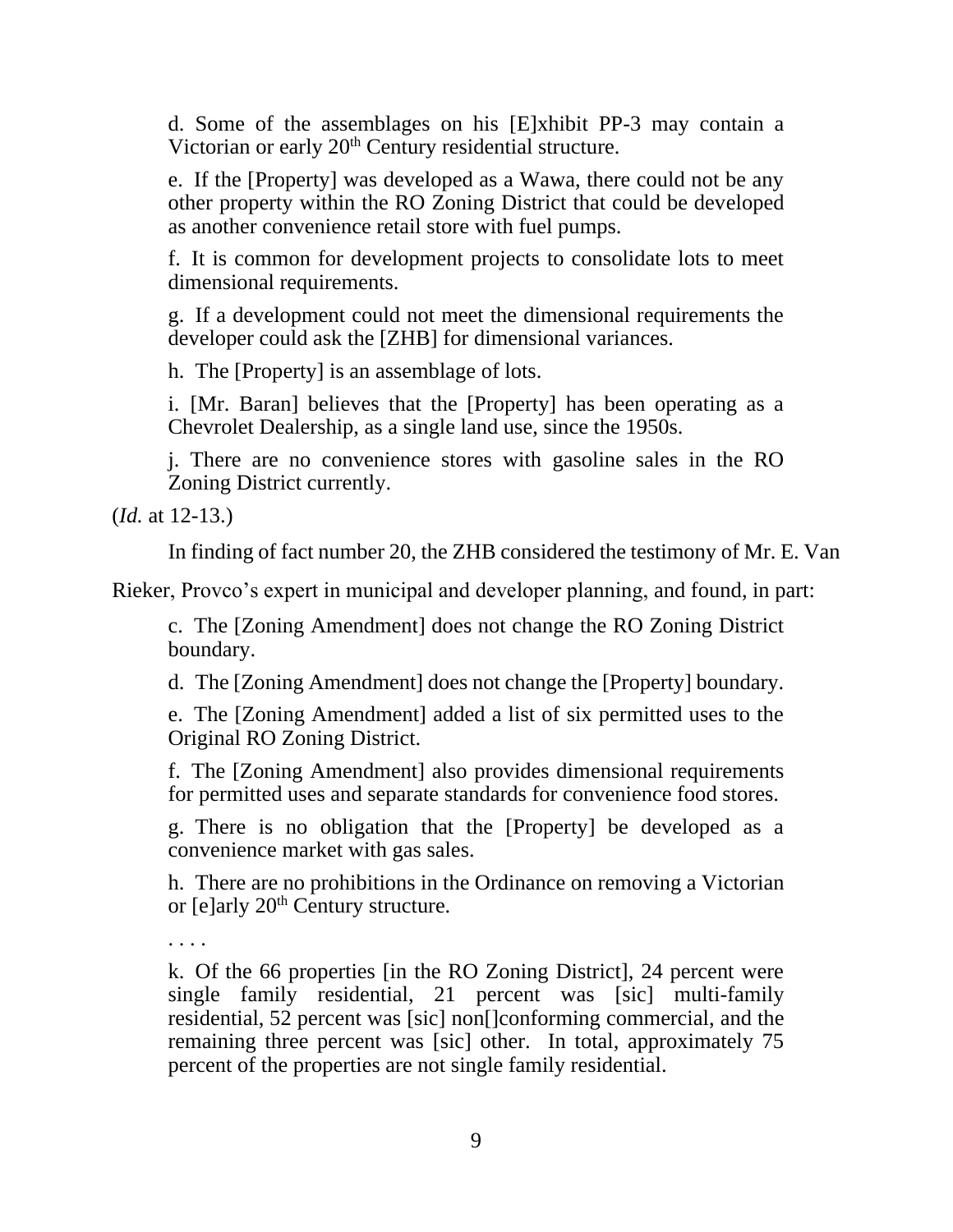l. If the [Property] is not developed with [sic] as a convenience market with gasoline, there are other properties in the RO Zoning District that could be assembled to be developed with a convenience market with gasoline.

m. The [Property] does not have an early  $20<sup>th</sup>$  Century or Victorian structure on it.

n. The Borough is one square mile which is 640 acres and the RO Zoning District is approximately 18 acres. The [Property] is 1.21 acres, which is nine percent of the RO Zoning District.

o. The Borough does have a lighting ordinance and a noise ordinance.

p. [Mr. Van Rieker] does not believe the Zoning [Amendment] creates spot zoning.

(*Id.* at 13-14.)

Based on Mr. Van Rieker's testimony on cross-examination and in response

to questions from members of the ZHB, the ZHB found in finding of fact number 21:

a. [Mr. Van Rieker's] Exhibit PP-6 depicts land masses that could be assembled that would satisfy the dimensional requirements for a convenience market with gas sales.

b. Only one Wawa that sells gas could be built in the RO Zoning District.

c. For a property to receive conditional use approval [the property owner] would have to file an application with Borough Council for a conditional use.

d. If a property is a non[]conforming use in a district and then a conditional use standard is adopted, the property owner does not need to apply for a conditional use in order to continue operating.

e. The [MPC<sup>4</sup>] allows landowners to submit amendments to zoning ordinances.

f. The declaration of legislative intent for the RO Zoning District was not modified when the Zoning Amendment was adopted.

g. The Borough's Comprehensive Plan is silent [as] to the [Property] and nonconforming uses in the RO Zoning District.

h. The proposed Wawa at the [Property] would not be similar to other properties within the RO Zoning District, but it would be suitable.

<sup>4</sup> 53 P.S. §§ 10101-11202.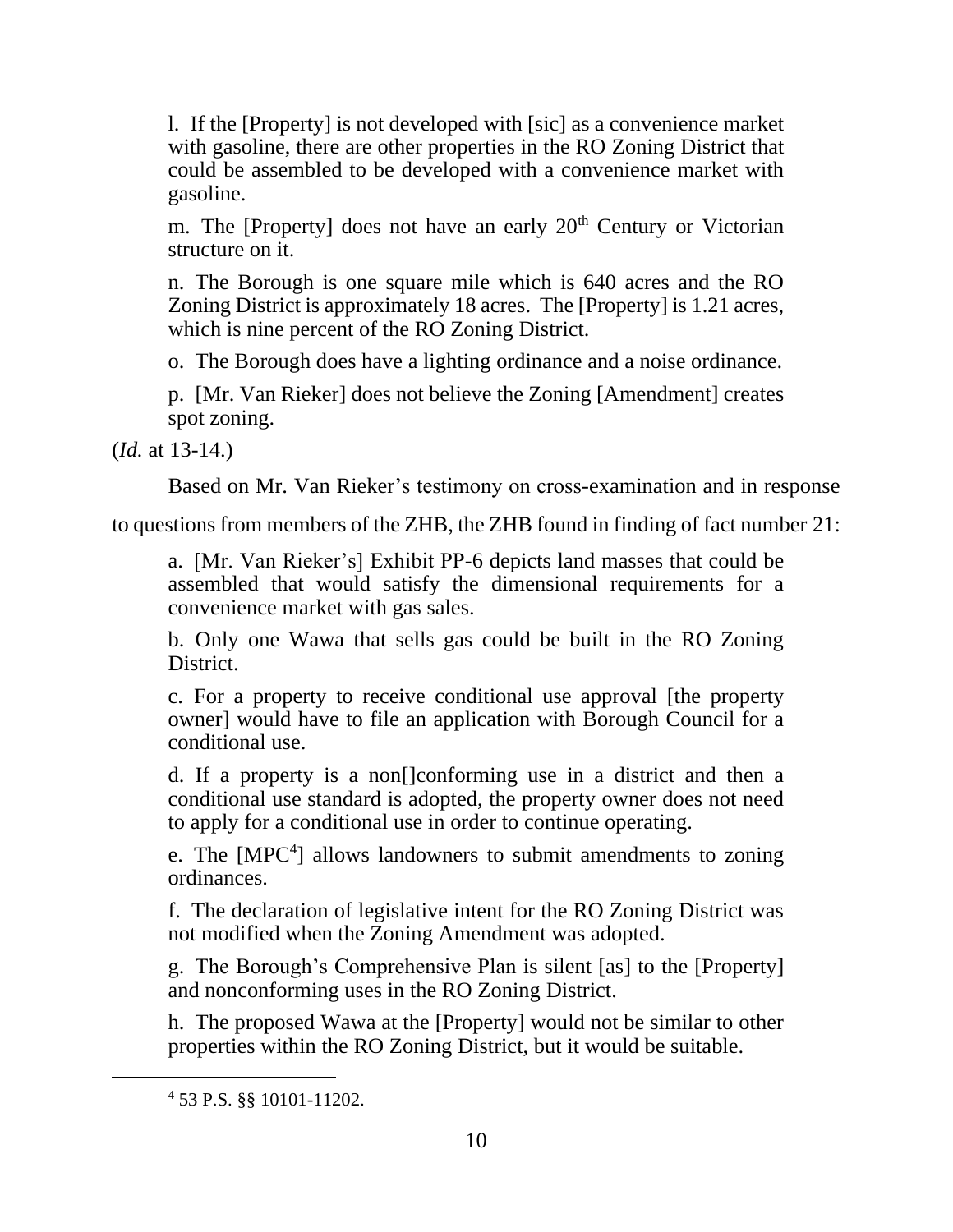(*Id.* at 14-15.)

In finding of fact number 22, the ZHB considered the testimony of David Rhodes, a non-party neighbor who testified on behalf of Neighbors, and found, in part:

b. After the last meeting, [Mr. Rhodes] reviewed Mr. Van Rieker's list to determine whether the properties were in fact non[]conforming and commercial.

c. [Mr. Rhodes] determined that of the 34 structures listed as nonconforming commercial on Mr. Van Rieker's exhibit, 23 of them actually did have residences in addition to the business.

d. Many of the properties have apartments upstairs.

e. Approximately 80 percent of the properties in the RO Zoning District are either residential or mixed use.

(*Id.* at 15.)

Finally, the ZHB found that multiple members of the public offered public comment, much of which "focused on, *inter alia*, concerns with traffic, loitering, trash, [and their belief that] the proposed text amendment did not benefit the Borough." (*Id.* at 16, FF No. 23.)

The ZHB concluded that Neighbors successfully proved that the Zoning Amendment constituted arbitrary spot zoning and did not benefit the health, welfare, and safety of the community. (*Id.* at 17.) The ZHB focused on how the Zoning Amendment related to the Statement of Community Development Objectives. The ZHB observed:

Section 27-105.A [of the Zoning Ordinance], titled "Growth," [provides], "Conshohocken Borough is a developed community with an established character that should be preserved. All future growth, whether by infilling of remaining vacant land or by redevelopment, should occur in an orderly and controlled manner that is consistent with the scale and character of the Borough."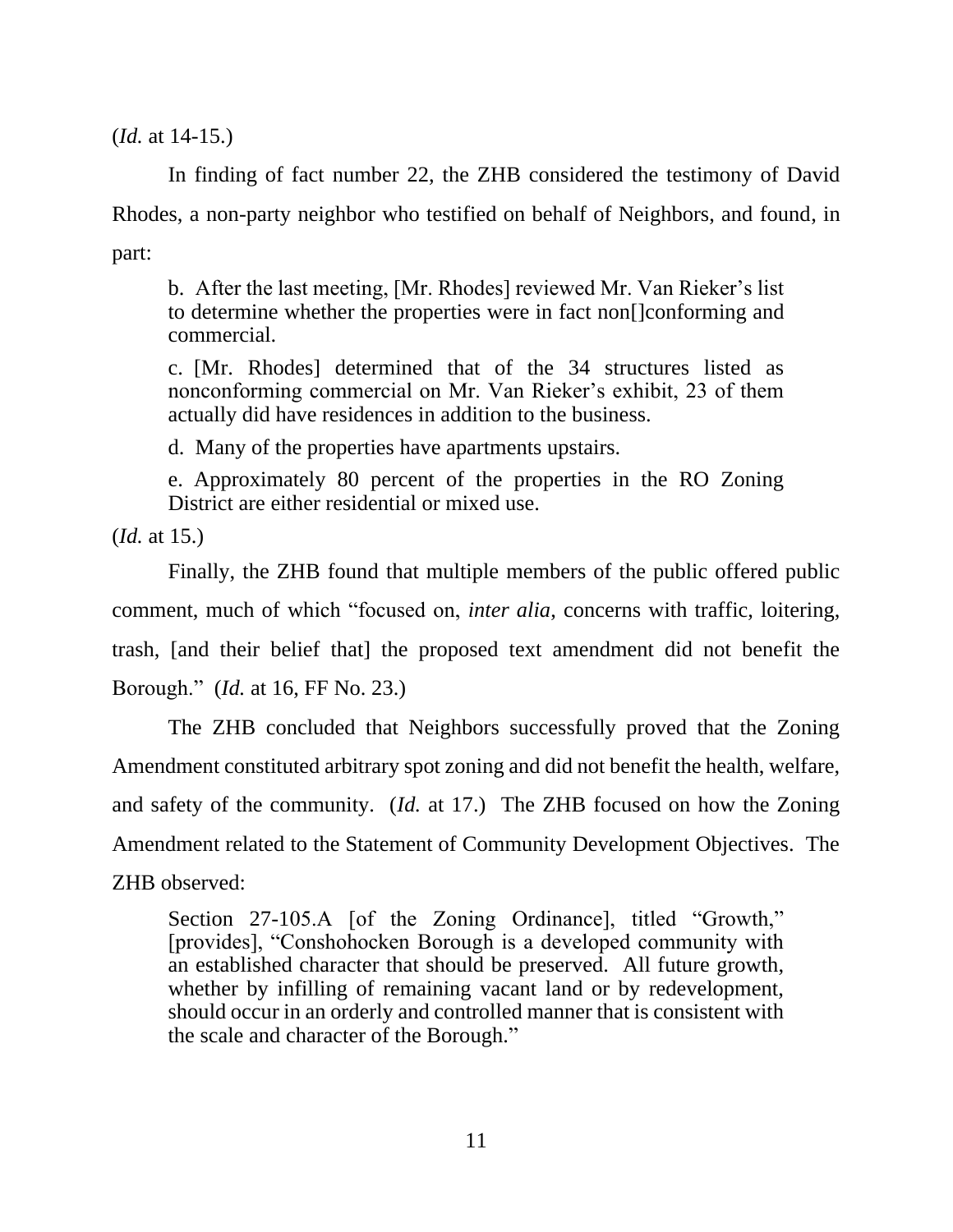(*Id.* at 18 (quoting Zoning Ordinance § 27-105.A).) The ZHB also observed that Section 27-105.D of the Zoning Ordinance, titled "Commerce," provides that "future commercial development should respect surrounding residential neighborhoods. In the Borough, commercial activities should mix with residential in certain areas such as Fayette Street and the redevelopment area." (*Id.* (quoting Zoning Ordinance § 27-105.D).) The ZHB also reviewed the Legislative Intent of the Residential Office District, set forth in Section 27-1201 of the Zoning Ordinance, which provides:

In the expansion of the declaration of legislative intent . . . , the intent of the Residential Office District is to encourage the retention and preservation of existing Victorian and early 20<sup>th</sup> Century residences by permitting residential uses and conditionally allowing limited office conversions. Furthermore, it is the intent . . . to maintain the existing residential streetscape of upper Fayette Street through regulations that allow these conversions only when the front facades and porches are preserved and if building additions and parking areas are not constructed in the front yards.

(*Id*. (quoting Zoning Ordinance § 27-1201).) The ZHB explained that the Zoning Amendment "was contrary to the terms of both the Legislative Intent of the [RO] Zoning District and Objectives A and D of the Statement of Community Development Objectives." (*Id.* at 19.)

The ZHB also concluded that allowing a convenience store use with fueling pumps in the RO zoning district would be inconsistent with the scale and character of the other properties within the RO district. (*Id*.) The ZHB reasoned that, "[w]hile the RO Zoning District contains a mix of residential and commercial properties, none of the offices, restaurants, or mixed[-]use properties are as intense as a convenience store with fueling pumps." (*Id*.) The ZHB explained that it was

swayed by the testimony of [Mr.] Comitta, especially when he stated that "all of the attributes in the [Zoning Amendment] are different to enable just the Wawa . . . its' [sic] a completely different use and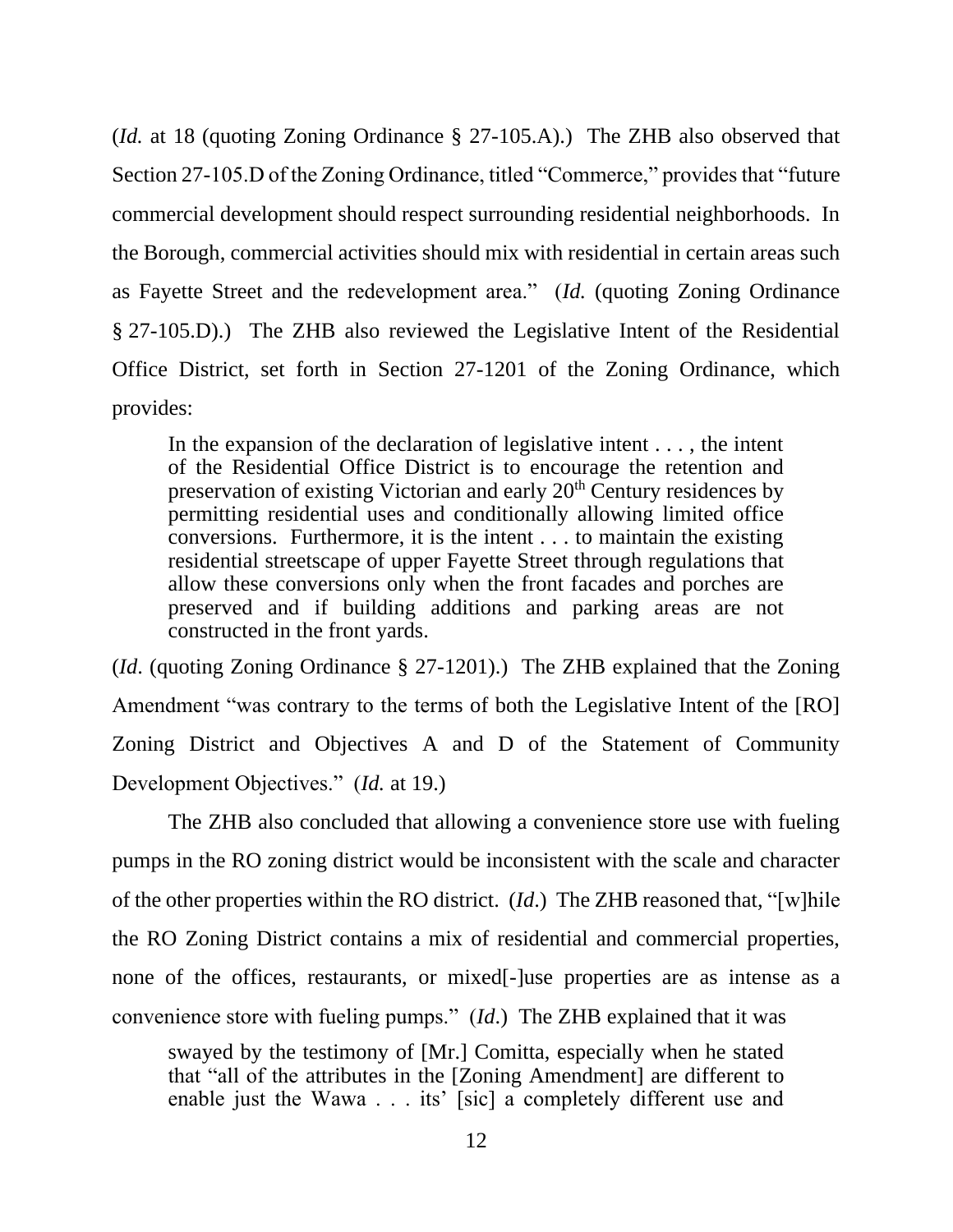different character than what is typical in the Borough." Mr. Comitta's comments were echoed by [the non-party] neighbors and [Neighbors], who both testified that the retail convenience store with fuel pumps would change the residential character of the neighborhood.

(*Id.* at 19-20.) The ZHB, in concluding that the Zoning Amendment constituted arbitrary spot zoning, reasoned:

[I]t was intentionally designed to affect one lot or a small area for different treatment than that [sic] the similar surrounding land uses. The [Property], as it is currently configured, is the only property that could benefit from the Zoning Amendment. The specific dimensional standards in the Zoning Amendment point[] to only one viable location that could fulfill the dimensional standards. There are no other properties that could meet these specific dimensional standards without consolidating groups of properties. As Mr. Comitta stated, "there's no other place in the RO district to create another island."

(*Id.* at 20.) The ZHB sustained Neighbors' substantive validity challenge and declared the Zoning Amendment invalid. (*Id*. at 21.) The Borough and Provco appealed the decision to Common Pleas.

By order dated January 17, 2020, Common Pleas, without taking additional evidence, reversed the ZHB's decision. In its Pa. R.A.P. 1925(a) opinion, Common Pleas concluded that Neighbors did not meet their heavy burden of demonstrating that the Zoning Amendment is not constitutionally valid, because they failed to introduce evidence that clearly established the Zoning Amendment was spot zoning. This appeal followed.

### **II. ISSUES**

Neighbors raise two issues on appeal.<sup>5</sup> First, Neighbors argue that Common Pleas committed an error of law in applying a *de novo* standard of review to the

<sup>&</sup>lt;sup>5</sup> When a court of common pleas does not take additional evidence in a substantive validity challenge to an ordinance, this Court's scope of review is limited to determining whether the zoning hearing board committed an error of law or a manifest abuse of discretion. *Sowich v. Zoning Hearing Bd. of Brown Twp*., 245 A.3d 1188, 1195 n.3 (Pa. Cmwlth. 2021) (citing *Valley*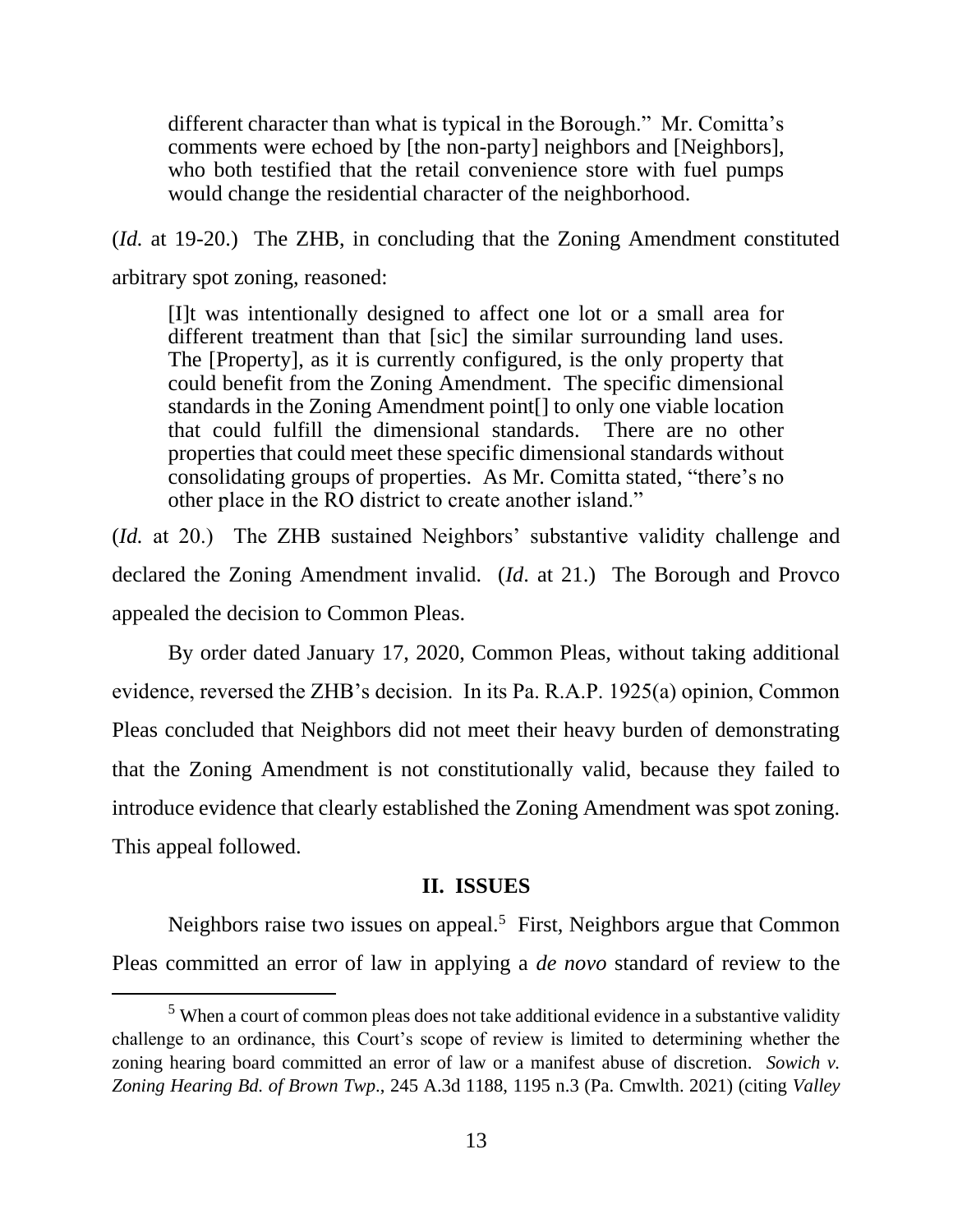ZHB's decision. Second, Neighbors contend that Common Pleas erred as a matter of law when it concluded that the Zoning Amendment did not constitute spot zoning.

# **III. DISCUSSION**

### **A. Common Pleas' Standard of Review**

Neighbors argue that Common Pleas exceeded its standard of review in reviewing the ZHB's decision because it used a *de novo* standard of review rather than an appellate standard of review. Neighbors also argue that Common Pleas "impermissibly substituted its own judgment for that of the [ZHB]" and ignored the ZHB's findings that the Zoning Amendment was the product of spot zoning and should be stricken in its entirety. (Neighbors' Brief at 21-22.) Neighbors submit that Common Pleas "failed to give [them] the benefit of reasonable inferences arising from the evidence" and focused instead "on discrediting the weight of the evidence supporting the ZHB's decision," including the testimony of various witnesses. (Neighbors' Brief at 22.) Neighbors argue that Common Pleas "made its own findings based on evidence before the ZHB when the record clearly shows that the ZHB made its determination in consideration of all the evidence before it." (*Id*.)

*View Civic Ass'n v. Zoning Bd. of Adjustment*, 462 A.2d 637, 639 (Pa. 1983) (*Valley View*)). When the appeal presents a question of law our scope of review is plenary. *Stoltzfus v. Zoning Hearing Bd. of Eden Twp.*, 937 A.2d 548, 550 n.2 (Pa. Cmwlth. 2007), *appeal denied*, 953 A.2d 542 (Pa. 2008). A zoning hearing board abuses its discretion only when its findings are not supported by substantial evidence in the record. *Demko v. City of Pittsburgh Zoning Bd. of Adjustment,* 155 A.3d 1163, 1167 n.7 (Pa. Cmwlth. 2017); *Hertzberg v. Zoning Bd. of Adjustment of the City of Pittsburgh*, 721 A.2d 43, 46 (Pa. 1998). While we are bound by the zoning hearing board's determinations on credibility and evidentiary weight, we must conduct an independent review of the record to determine whether the zoning hearing board's findings of fact are supported by substantial evidence. *Wyomissing Area Sch. Dist. v. Zoning Hearing Bd. of Wyomissing Borough*, 128 A.3d 851, 855 n.2 (Pa. Cmwlth. 2015), *appeal denied*, 141 A.3d 484 (Pa. 2016).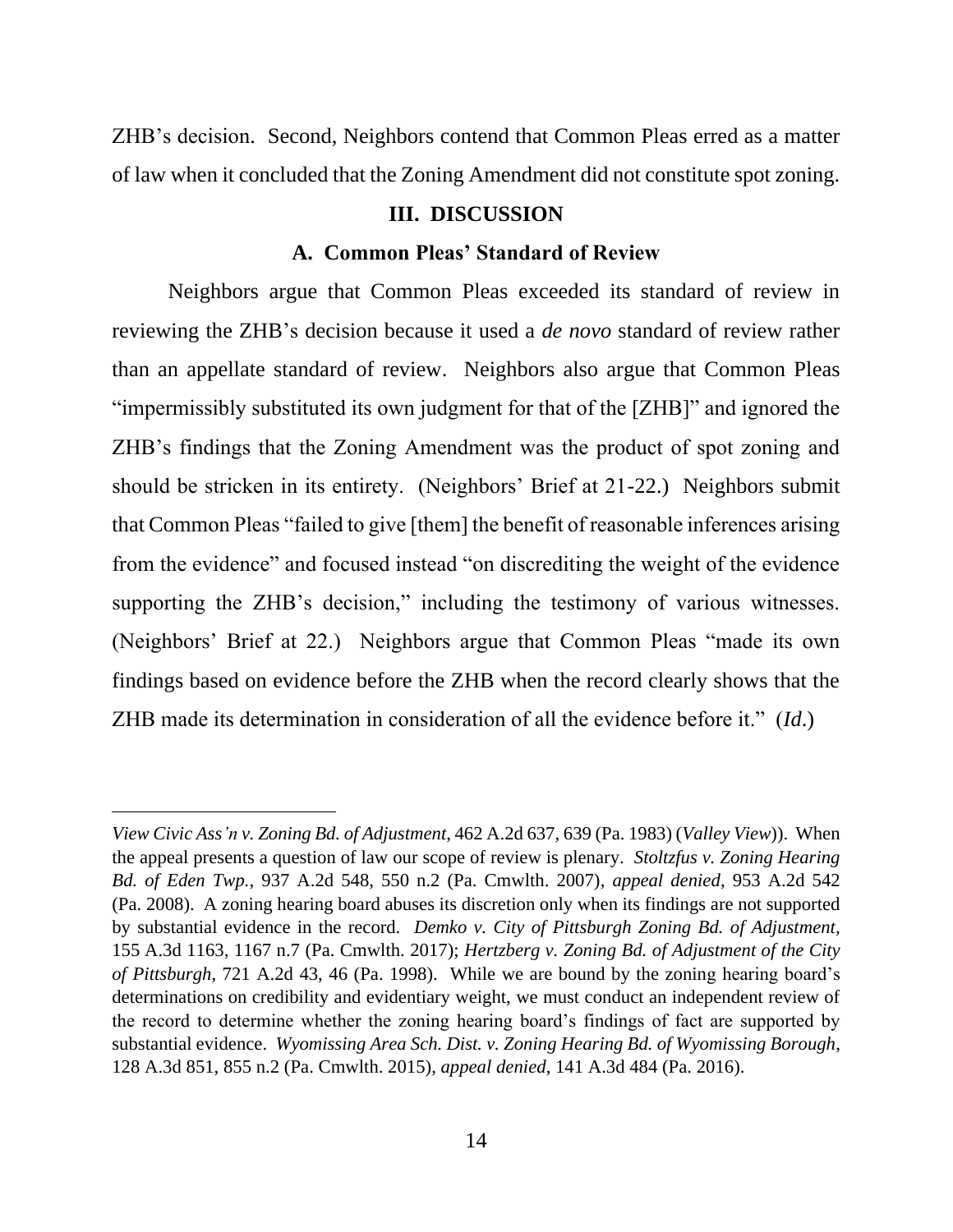The Borough and Provco counter that Neighbors' "displeasure with [Common Pleas'] holding does not legitimize their claim that [Common Pleas] applied a *de novo* standard of review." (Borough's and Provco's Brief at 8.) The Borough and Provco submit that Common Pleas, based on the record, "determined that the ZHB ignored Pennsylvania law and reached a decision that was not supported by substantial evidence . . . [and that Common Pleas] applied the correct standard of review in holding that the ZHB abused its discretion when it sustained the substantive validity challenge." (Borough's and Provco's Brief at 9.) Significantly, all parties agree that Common Pleas did not take additional evidence after the ZHB rendered its decision. (Neighbors' Brief at 21; Borough's and Provco's Brief at 2.)

This Court recently reviewed a similar argument that a court of common pleas "exceeded its scope of review because, although it did not take additional evidence, it referenced in its decision statements of the attorneys and/or testimony contained in the record that were not part of the [Zoning Board of Adjustment's (ZBA)] findings of fact, thereby essentially making its own factual findings." *Dowds v. Zoning Bd. of Adjustment*, 242 A.3d 683, 695 (Pa. Cmwlth. 2020). Without directly addressing the argument, we explained:

Regardless of whether [c]ommon [p]leas may have exceeded its scope of review, we are mindful of our role in this matter. Our role, here, given that [c]ommon [p]leas did not take additional evidence in the zoning appeal, is limited to reviewing the ZBA's decision, not that of [c]ommon [p]leas. In other words, we will consider whether [the] ZBA—not [c]ommon [p]leas—erred as a matter of law or abused its discretion. Thus, we do not need to consider whether [c]ommon [p]leas exceeded its scope of review in referencing statements made during the proceedings that were not encompassed in the findings of the ZBA. Nor do we have to consider whether such error, if it occurred, constitutes harmless error. Instead, we will consider the issues now before this Court in the context of the ZBA's decision—not the decision of [c]ommon [p]leas.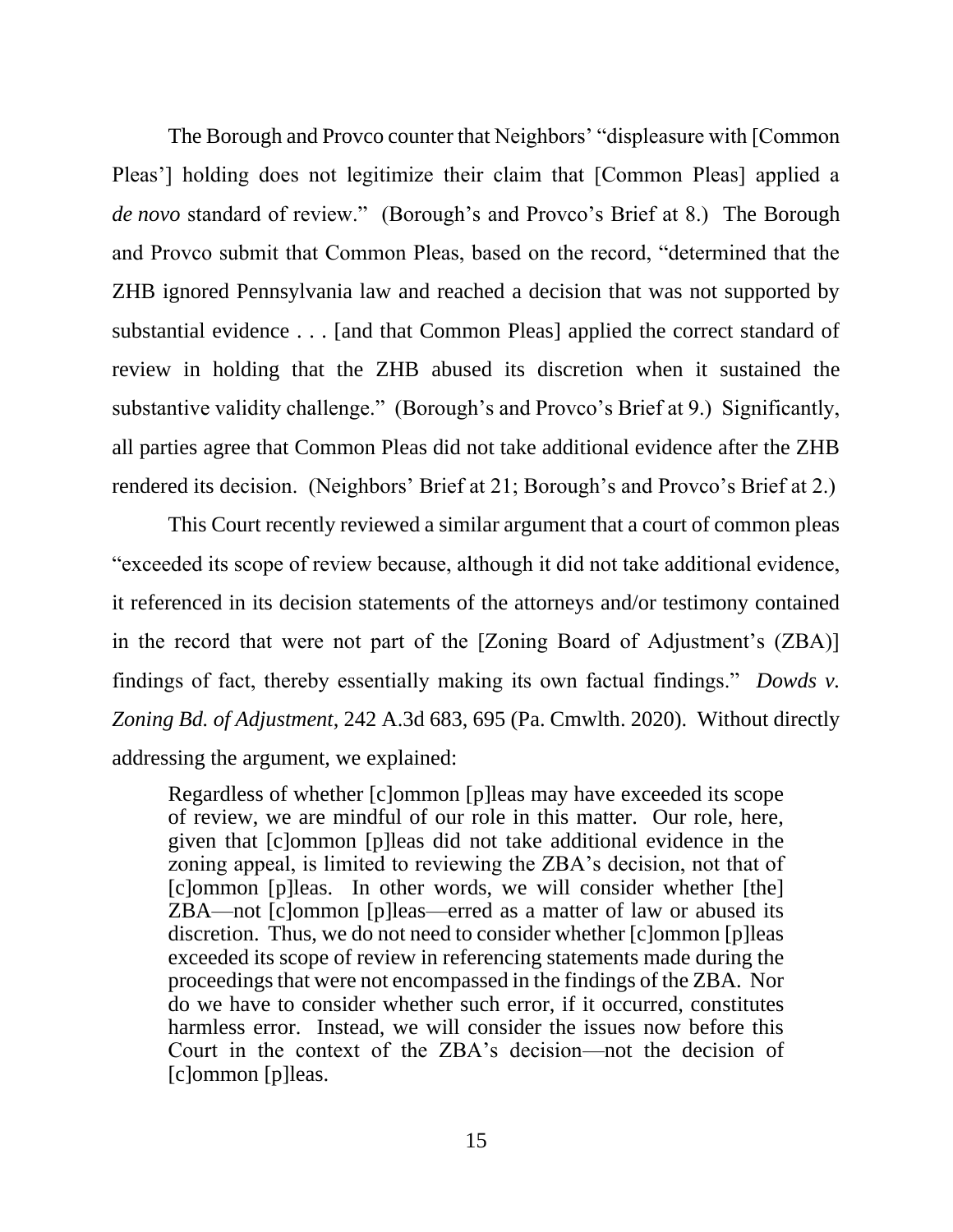*Id*. (citing *Singer v. Philadelphia Zoning Bd. of Adjustment*, 29 A.3d 144, 148 n.1 (Pa. Cmwlth. 2011)). The same rationale applies in this case, and we will, therefore, review the ZHB's decision (rather than Common Pleas' decision) based on the record using the error of law or abuse of discretion standard of review.

#### **B. Spot Zoning**

The law is clear that spot zoning is unconstitutional and invalid. *Lower Allen Citizens Action Grp., Inc. v. Lower Allen Twp. Zoning Hearing Bd.*, 500 A.2d 1253, 1260 (Pa. Cmwlth. 1985). The law is equally clear that all zoning ordinances are presumed constitutional and valid. *Atherton Dev. Co. v. Twp. of Ferguson*, 29 A.3d 1197, 1204 (Pa. Cmwlth. 2011). The burden thus falls on the challenger to prove otherwise. *Id.* In *Takacs v. Indian Lake Borough Zoning Hearing Board*, 11 A.3d 587 (Pa. Cmwlth. 2010), we explained spot zoning and the relevant legal standard, as follows:

Spot zoning is a singling out of one lot or a small area for *different treatment from that accorded to similar surrounding land indistinguishable from it in character*, for the economic benefit or detriment of the owner of that lot. *The most determinative factor in an analysis of spot zoning is whether the parcel in question is being treated unjustifiably different from similar surrounding land, thus creating an "island" having no relevant differences from its neighbors*.

To establish improper spot zoning, the challenger must prove that the provisions at issue are arbitrary and unreasonable and have no relation to the public health, safety, morals and general welfare. If the validity of a zoning ordinance is debatable, it must be permitted to stand. Spot zoning cases should be decided on the facts, guided by case law; there is no precise formula for determining whether a rezoning of property constitutes spot zoning.

*Takacs*, 11 A.3d at 594 (citations omitted) (emphasis added); *see also Sharp v. Zoning Hearing Bd. of Twp. of Radnor*, 628 A.2d 1223, 1228 (Pa. Cmwlth.) (holding there is no precise formula to determine spot zoning; whether classification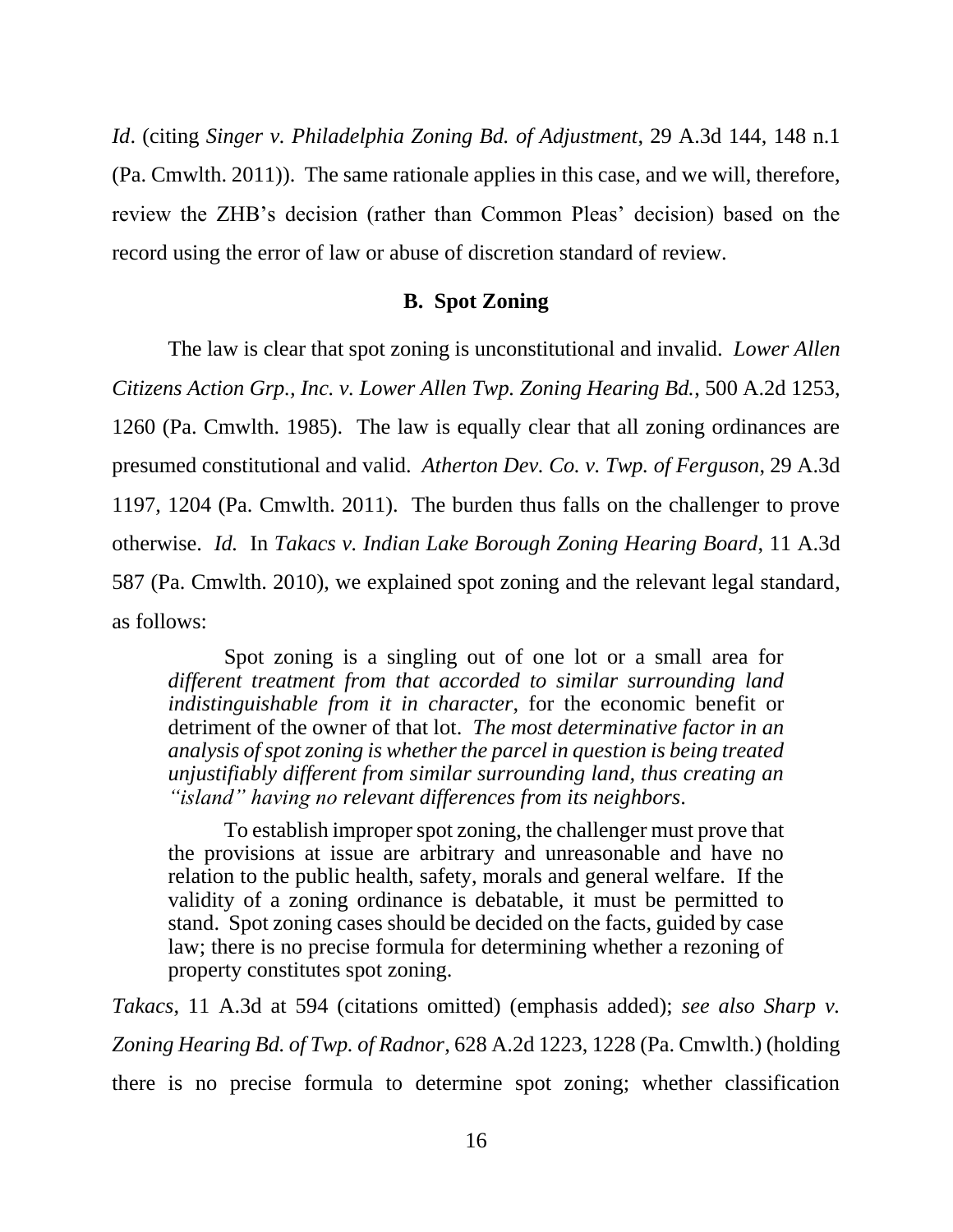constitutes spot zoning is determined by facts and guided by case law), *appeal denied*, 637 A.2d 290 (Pa. 1993). Thus, a challenger in a spot zoning case first must demonstrate that a governing body's rezoning reflects a difference in treatment of a tract of land from surrounding land similar in character.

## **1. Difference in Treatment of the Property**

The Pennsylvania Supreme Court has held that a factor to consider in determining whether a property is spot zoned is to review how the property and zoning at issue relates to the government entity's comprehensive zoning plan. *See Schubach v. Silver*, 336 A.2d 328, 338 (Pa. 1975); *see also Knight v. Lynn Twp. Zoning Hearing Bd*., 568 A.2d 1372, 1375 (Pa. Cmwlth. 1990). The Pennsylvania Supreme Court has stated:

Zoning is the legislative division of a community into areas in each of which only certain designated uses of land are permitted so that the community may develop in an orderly manner *in accordance with a comprehensive plan*.

*French v. Zoning Bd. of Adjustment*, 184 A.2d 791, 792 (Pa. 1962) (quoting *Best v. Zoning Bd. of Adjustment*, 141 A.2d 606, 609 (Pa. 1958) (emphasis in original)). "[T]o promote the orderly development of a community the zoning authorities must be allowed to put a piece of property to the use which is most beneficial to the comprehensive plan, *i.e.*, establish a land use which best blends in with surrounding different uses." *Schubach*, 336 A.2d at 338.

The ZHB recognized that the Borough's Zoning Ordinance does not prohibit the removal of a Victorian or early  $20<sup>th</sup>$  Century structure. (ZHB decision at 13.) The ZHB, however, considered the Borough's Statement of Community Objectives and its guidance that redevelopment should occur in an orderly and controlled fashion, and the Borough's established character should be preserved. (*Id*. at 18 (citing Zoning Ordinance § 27-105.A).) The ZHB recognized that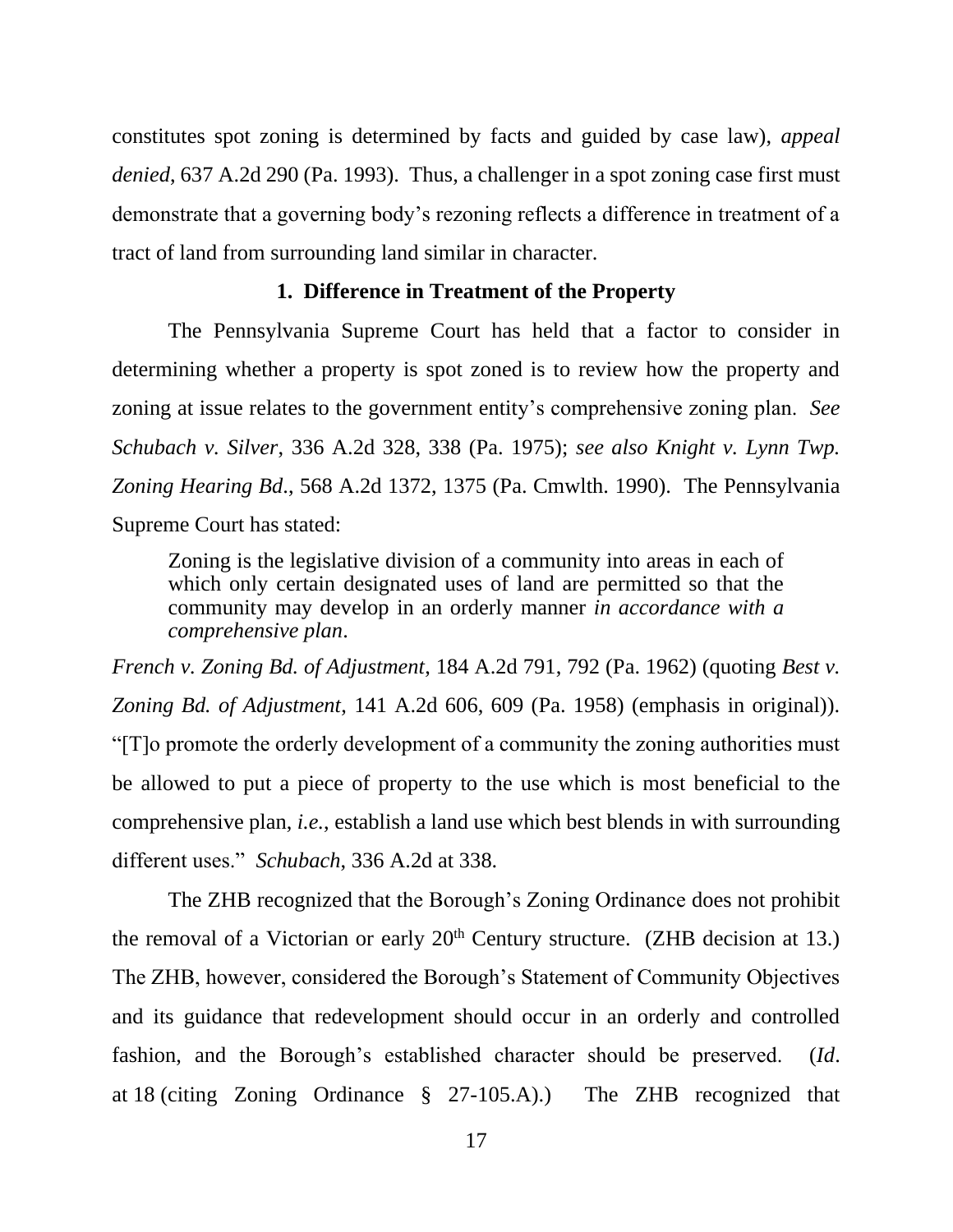Section 27-105.D of the Zoning Ordinance, titled "Commerce," provides that "future commercial development should respect surrounding residential neighborhoods." (*Id*. (quoting Zoning Ordinance § 27-105.D).) In the Borough, "commercial activities should mix with residential in certain areas such as Fayette Street and the redevelopment area." (*Id.* (quoting Zoning Ordinance § 27-105.D).)

The ZHB also reviewed the Legislative Intent of the Residential Office District, set forth in Section 27-1201 of the Zoning Ordinance, to encourage the retention and preservation of "Victorian and early 20<sup>th</sup> Century residences" and "maintain[ing] the existing residential streetscape of upper Fayette Street through regulations that allow these conversions only when the front facades and porches are preserved and if building additions and parking areas are not constructed in the front yards." (*Id*. (quoting Zoning Ordinance § 27-1201).) The declaration of Legislative Intent for the RO zoning district was not modified at the time of the Zoning Amendment's adoption. (*Id*. at 15.) The ZHB explained that the Zoning Amendment "was contrary to the terms of both the Legislative Intent of the [RO] Zoning District and Objectives A and D of the Statement of Community Development Objectives." (*Id*. at 19.) Based on our review of the record, we conclude that the ZHB neither committed an error of law nor abused its discretion in relying on the Borough's statements of policy in reaching its spot zoning conclusion.

Next, the ZHB heard testimony at the hearings from three expert witnesses and four non-expert witnesses and admitted 28 documents into evidence, from which it gleaned the following findings of fact. The Borough is one square mile, which is a total of 640 acres; the RO zoning district is approximately 18 acres; and the Property is 1.21 acres, which accounts for nine percent of the RO zoning district.

18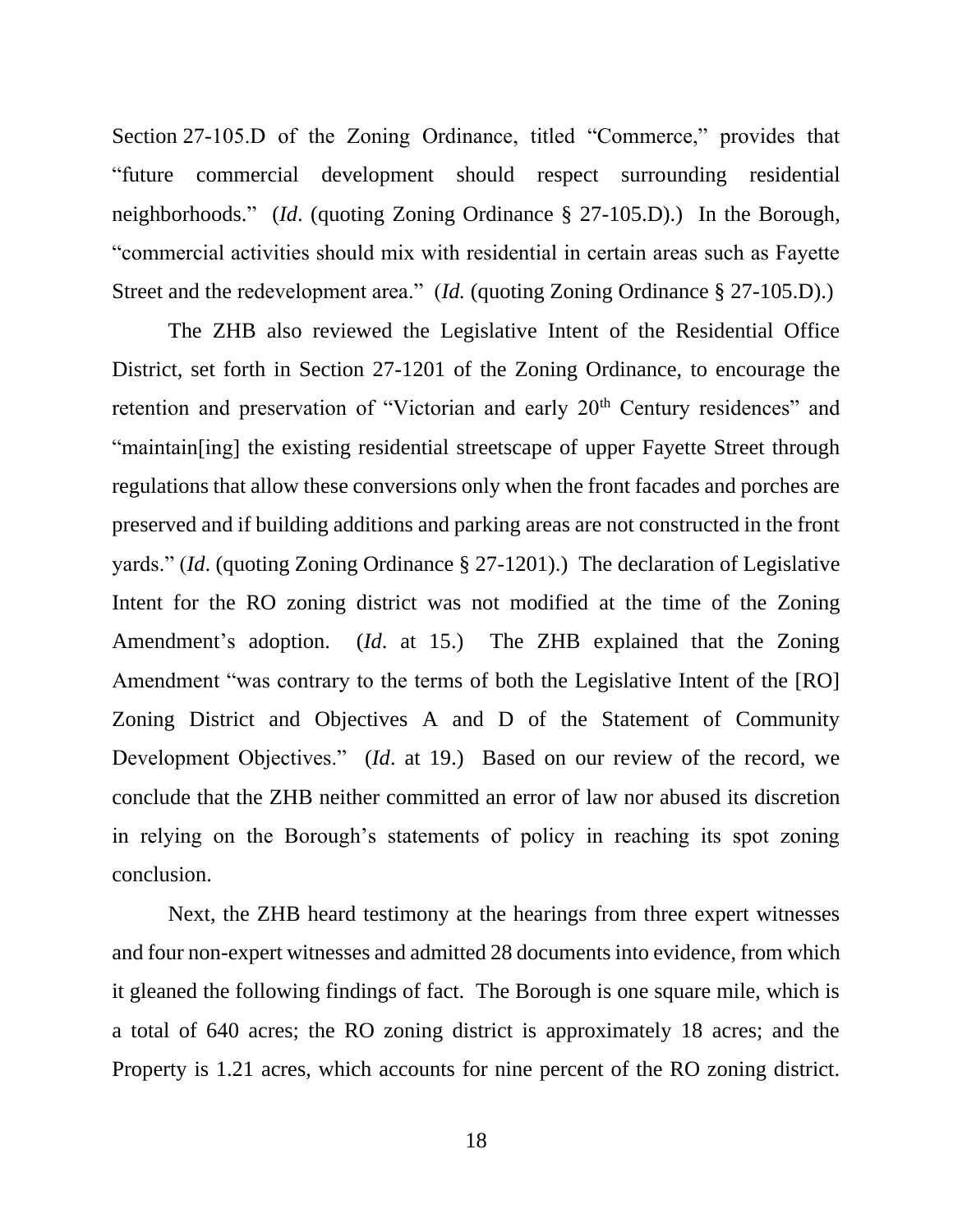(ZHB Decision at 14.) Within the RO zoning district there are sixteen small office uses, including one bank, one cleaner, nine personal service establishments, four restaurants, a deli, and a coffee shop. (*Id*. at 8.) Eighty percent of the properties in the RO zoning district are either residential or mixed use. (*Id*. at 15.)

The Property is an assemblage of lots. (*Id*. at 12.) The neighborhood around the Property is primarily residential. (*Id*. at 9.) A convenience market with gas pumps would not have been permitted in the RO zoning district pursuant to the previous Zoning Ordinance. (*Id*. at 6.) The Property does not have a Victorian or early 20<sup>th</sup> Century structure on it. (*Id.* at 14.) There are no convenience stores with gasoline sales in the RO zoning district, and if the Property was developed as such, no other property within 1,000 feet of the new store could be developed as another convenience store with fuel pumps. (*Id*. at 12-13.) The Property is the only piece of property in the RO zoning district that could satisfy the requirements for a 250-foot lot width and the 40,000-square-foot minimum lot size, and, as such, it is the only property that could have a convenience store with fuel pumps and an ATM. (*Id*. at 7.) In order to construct a convenience store with pumps and an ATM in other areas of the RO zoning district, one would need to demolish existing structures, including Victorian structures, which is contrary to the declaration of legislative intent for the RO zoning district. (*Id*.)

In the RO zoning district, the buildings are between 18 to 25 feet from the curb and do not allow parking in the front; however, the Zoning Amendment allows setbacks from 25 to 30 feet and removed the prohibition of parking in the front yard. (*Id*. at 7.) A convenience market at the Property would violate several provisions of the existing RO zoning district, including not maintaining the existing residential streetscape pursuant to Section 27-1201 of the Zoning Ordinance, and adding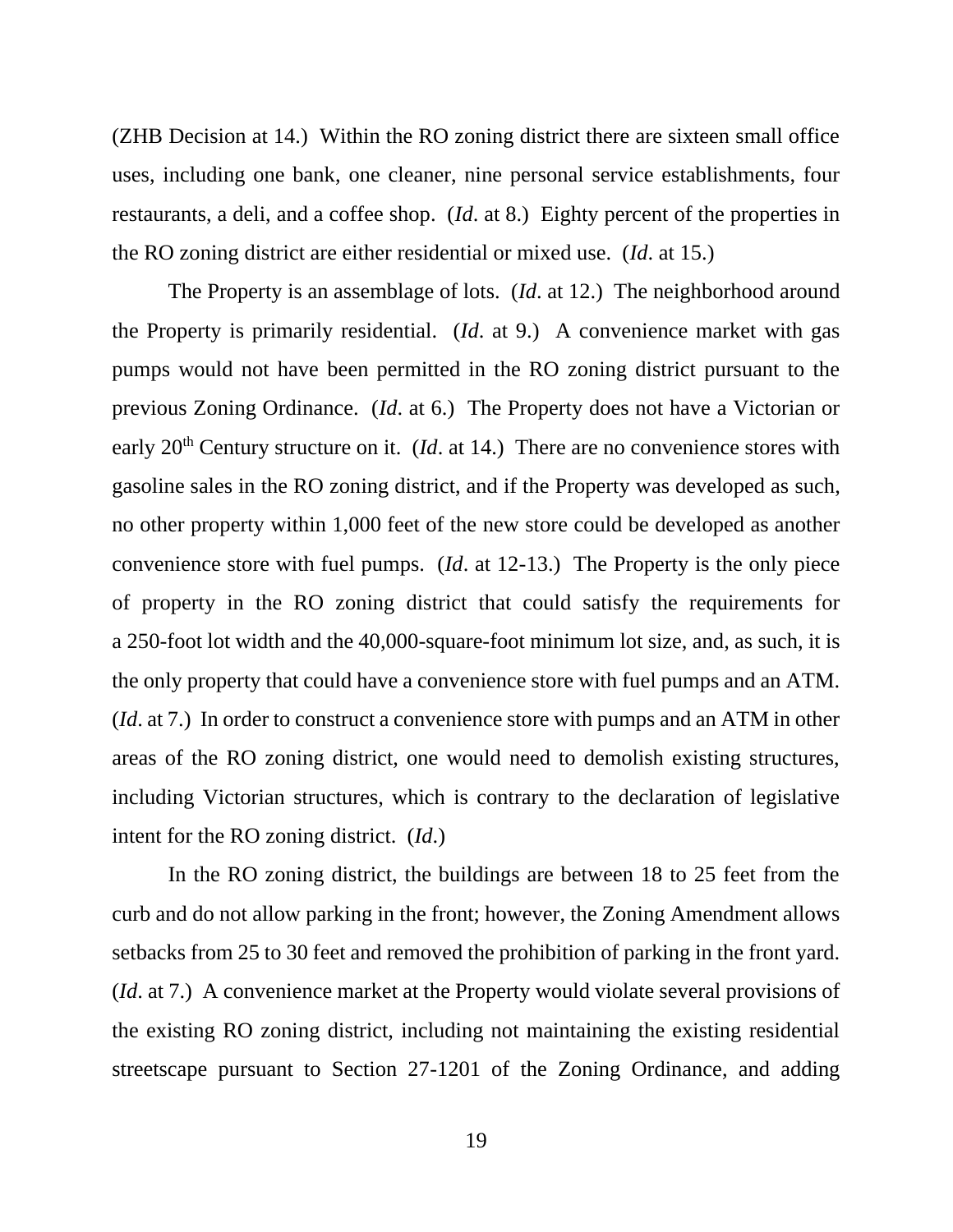parking in the front yard. (*Id*.) The Zoning Amendment created a situation that is out of character with the residential scale and character of the Borough in the RO zoning district. (*Id*.) The proposed convenience store with fuel pumps would dramatically change the character of Fayette Street's streetscape with lighting, traffic flow across pedestrian sidewalks, and parking in the front yard. (*Id*. at 8.) Accordingly, based on our review of the record, we believe the ZHB's conclusion that the Zoning Amendment reflects a difference in treatment of the Property from surrounding land similar in character was not an error of law.

# **2. Relation to Public Health, Safety, Morals, and General Welfare**

Next, for the Property to be considered spot zoned, Neighbors also must prove that the provisions at issue are arbitrary and unreasonable and that they have no relation to the public health, safety, morals, and general welfare. As this Court has previously held:

To determine if these factors are met, Pennsylvania Courts use a substantive due process analysis balancing the public interest served by the zoning ordinance against the confiscatory or exclusionary impact of the regulation on individual rights. In other words, we must examine the reasonableness of the restriction on land use in light of the deprivation of the landowner's freedom thereby incurred.

*Penn St., L.P. v. E. Lampeter Twp. Zoning Hearing Bd.*, 84 A.3d 1114, 1134 (Pa. Cmwlth.), *appeal denied*, 99 A.3d 708 (Pa. 2014) (citations omitted). "An ordinance will be found unreasonable and not substantially related to a police power purpose if it is shown to be unduly restrictive or exclusionary." *C&M Dev. v. Bedminster Twp. Zoning Hearing Bd.*, 820 A.2d 143, 151 (Pa. 2002). Additionally, "an ordinance will be deemed arbitrary where it is shown that it results in disparate treatment of similar landowners without a reasonable basis for such disparate treatment." *C&M Dev.*, 820 A.2d at 151.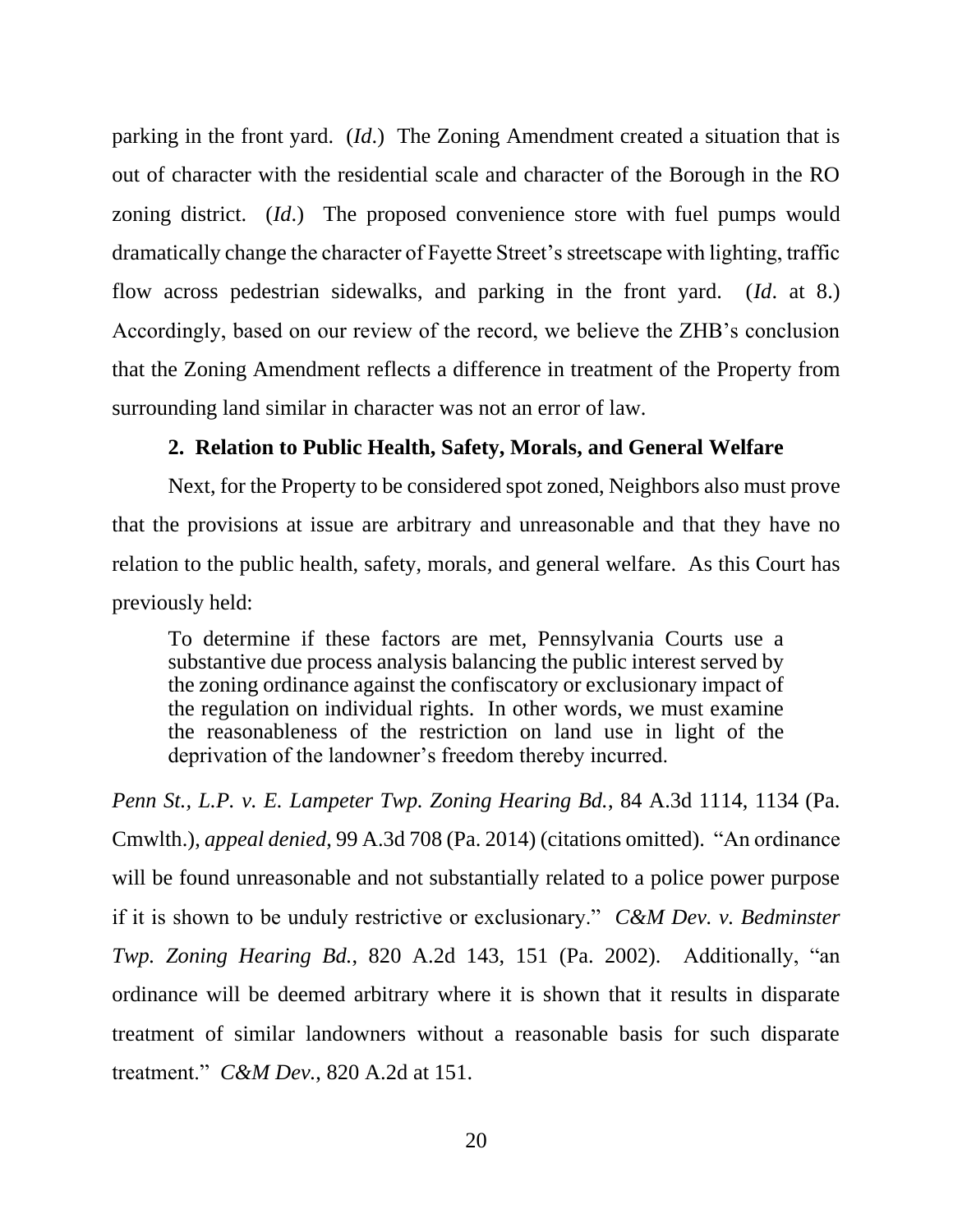With this legal background in mind, we emphasize that "[i]t is the function of a zoning hearing board to weigh the evidence before it" and the "board is the sole judge of the credibility of witnesses and the weight afforded their testimony." *Taliaferro v. Darby Twp. Zoning Hearing Bd*., 873 A.2d 807, 811 (Pa. Cmwlth.) (citations omitted), *appeal denied*, 887 A.2d 1243 (Pa. 2005). A zoning hearing board is free to reject even uncontradicted testimony it finds lacking in credibility, including testimony offered by an expert witness, and it does not abuse its discretion by choosing to believe the opinion of one expert over that offered by another. *Id.*

Our role in this appeal is limited to determining whether the ZHB's findings of fact provided "substantial evidence" in the form of relevant evidence as a reasonable mind might accept as adequate to support a conclusion. *DeAngelo v. N. Strabane Twp. Zoning Hearing Bd.*, 208 A.3d 156, 161 n.3 (Pa. Cmwlth. 2019) (citing *Valley View*, 462 A.2d at 640). With regard to substantial evidence, our Supreme Court has explained:

Information admitted into evidence must have sufficient indicia of reliability and be relevant to the matter under consideration. Accordingly, to test whether the evidence relied upon is substantial evidence in support of a finding, the reviewing court should ascertain whether the evidence admitted is competent, and if it is competent, whether it is sufficient to support the administrative finding. If the evidence is both competent and sufficient, the finding is supported by substantial evidence.

*Gibson v. Workers' Comp. Appeal Bd. (Armco Stainless & Alloy Products)*, 861 A.2d 938, 944 (Pa. 2004) (*Gibson*).

The Borough and Provco argue that because Neighbors "only offered their own personal opinions, and not substantial evidence related to the public health, safety, morals and general welfare," Common Pleas' decision should be affirmed. (Borough's and Provco's Brief at 17.) Neighbors counter that, based on the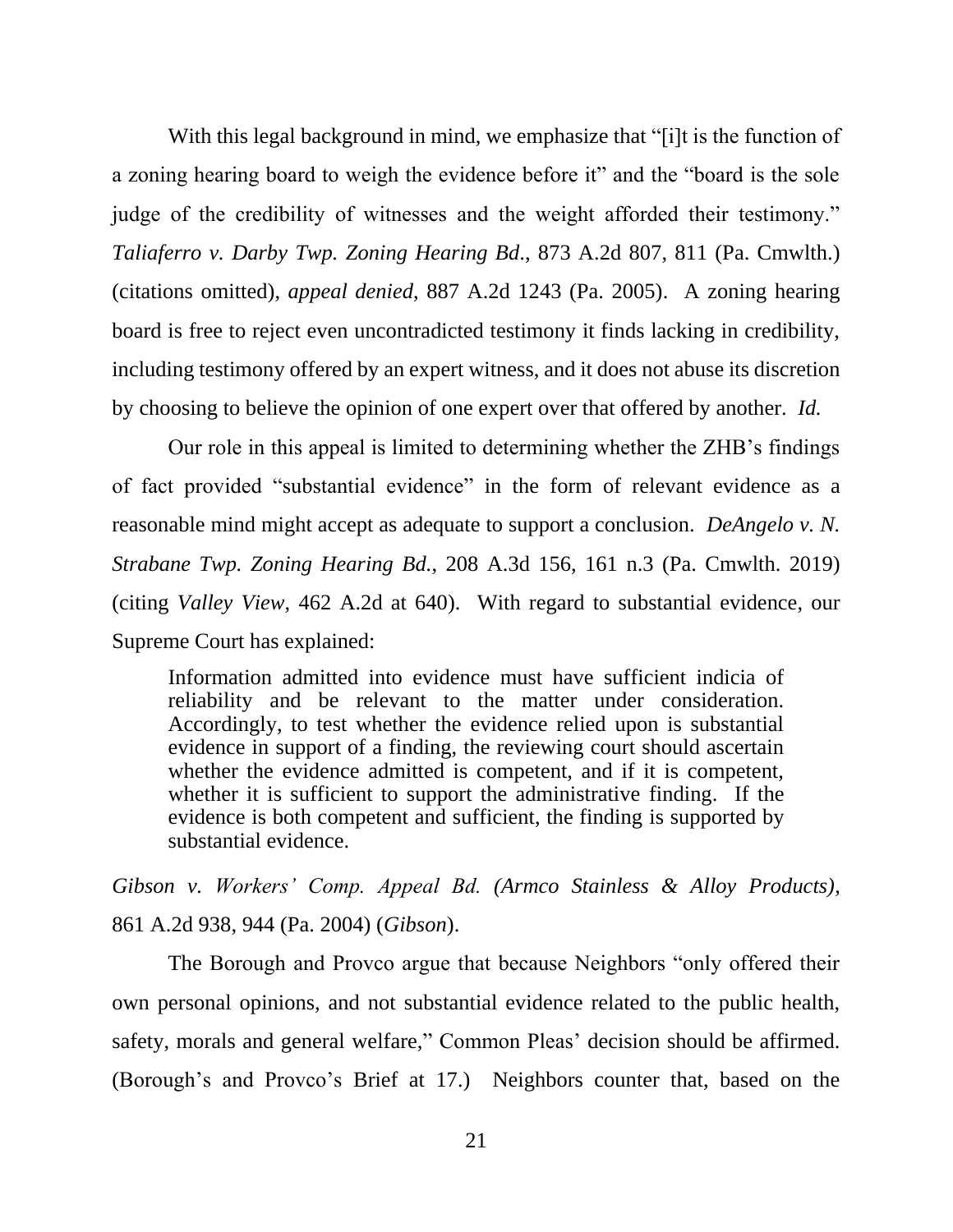testimony of its expert witness, Mr. Comitta, the ZHB properly found that the Property did not benefit the health, welfare, and safety of the community. Neighbors further argue:

[I]t is unfathomable that the main argument made by [the Borough] and [Provco] for an ordinance that permits a Wawa convenience store with gas pumps in only one location in the [RO zoning district] is not subject to testimony and evidence offered by neighbors of the property as to the character of their neighborhood, the land uses in their neighborhood and the substantial changes wrought by the Provco [Zoning Amendment] to the benefit of no one but Provco.

(Neighbors' Reply Brief at 5-6.)

Before discussing the merits of the respective arguments, a brief overview regarding witnesses will help clarify the parties' positions. Our Supreme Court has explained:

The distinction between an expert and a non-expert witness is that a non-expert witness's testimony results from a process of reasoning familiar in everyday life and an expert's testimony results from a process of reasoning which can be mastered only by specialists in the in the field. At law, every person is competent to be a witness unless otherwise provided by statute or by the Rules of Evidence. However, a witness may not testify to a matter unless evidence is introduced sufficient to support a finding that the witness has personal knowledge of the matter. Therefore, if the witness is not testifying as an expert, the witness'[s] testimony in the form of opinions or inferences is limited to those opinions or inferences that are within the personal knowledge of the witness and can assist the trier of fact to obtain a clear understanding or determination of a fact in issue.

*Gibson*, 861 A.2d at 945 (citations and quotations omitted).

We recognize in the case before us that neither Neighbors nor Mrs. Dorsey were deemed "expert witnesses" in a particular field. Yet, even as lay witnesses, they could provide the ZHB with testimony based on their opinions and inferences to aid the ZHB in determining issues of fact. There is nothing in the record to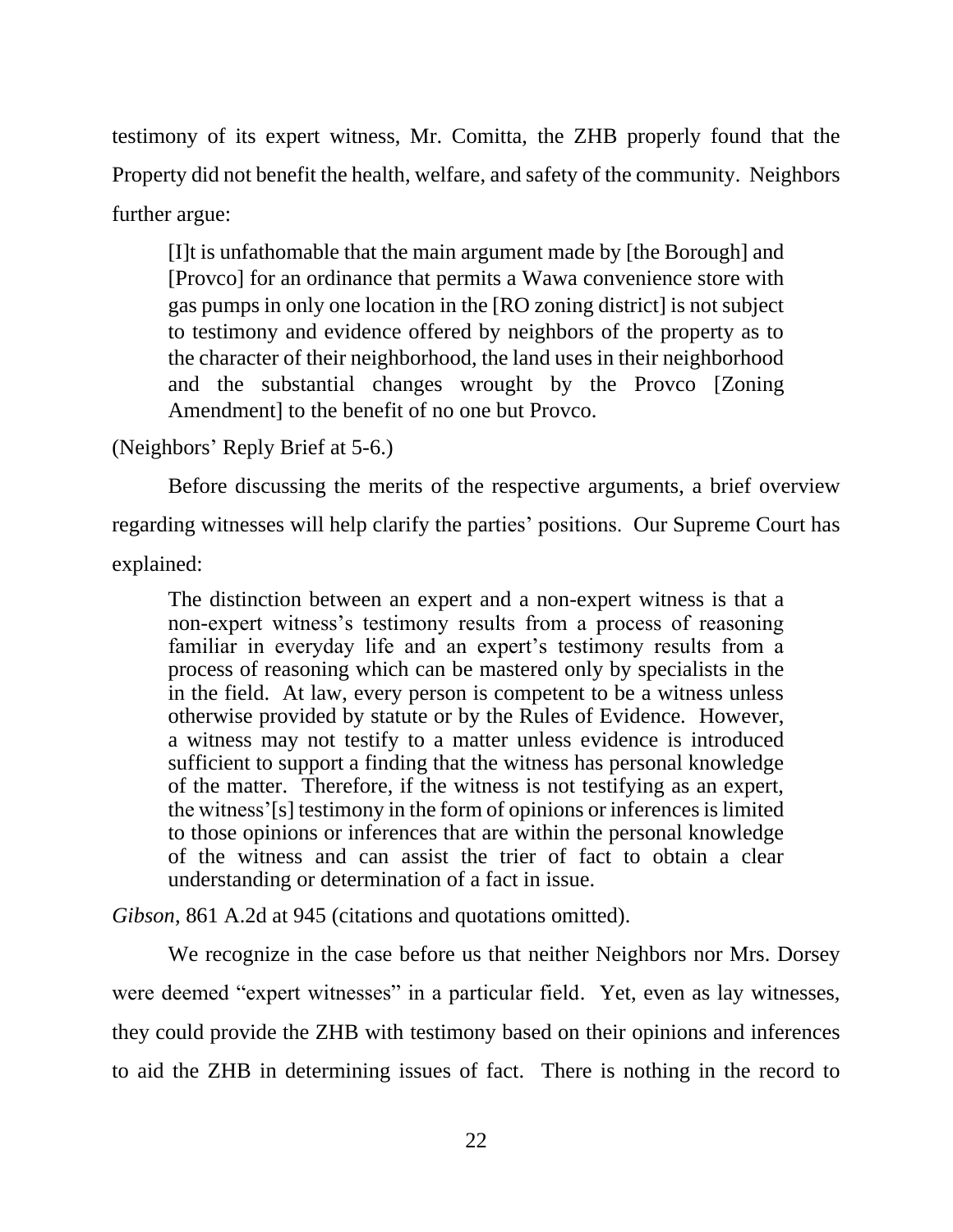indicate that Neighbors and Mrs. Dorsey were not competent to testify and all three testified under oath or affirmation. The ZHB found that Neighbors and Mrs. Dorsey all owned property near the Property (two for over twenty years) and that they all had personal knowledge of the neighborhood and the types of commercial businesses in the neighborhood. (ZHB Decision at 10-11, FF Nos. 15-17.) Their testimony included opinions and inferences, resulting from a process of reasoning familiar in everyday life, on topics within the realm of a layperson; specifically, about: (1) how a convenience store with gasoline sales would change their way of living, or affect their quality of life due to crime, pollution, trash, gas odors, noise, lighting, and/or loitering; and (2) how none of the current businesses in the neighborhood are open 24 hours a day. (*Id.* at 2, 10, 11, FF Nos. 15-17.) Consequently, their testimony was relevant evidence to the issue of the Zoning Amendment's effect on the Borough's public health, safety, morals, and general welfare.<sup>6</sup>

We conclude that the ZHB acted within its power as the sole judge of the credibility of the witnesses and the weight afforded to their testimony. It is not an abuse of discretion for the ZHB to accord more weight to the expert testimony of Mr. Comitta over the other two experts who testified in the case. Similarly, the ZHB did not err when it considered Neighbors' and Mrs. Dorsey's testimony about how a convenience store, with the sale of gasoline would affect the Borough's public health, safety, morals, and general welfare. The ZHB's conclusion that the Zoning Amendment constituted arbitrary spot zoning rests on the solid foundation of the substantial evidence in its findings of fact. Accordingly, the ZHB neither committed

 $6$  ZHB also found that "[m]ultiple members of the public offered public comment . . . focused on, *inter alia*, concerns with traffic, loitering, trash, [and their belief that] the proposed text amendment did not benefit the Borough." (ZHB Decision at 16, FF No. 23.)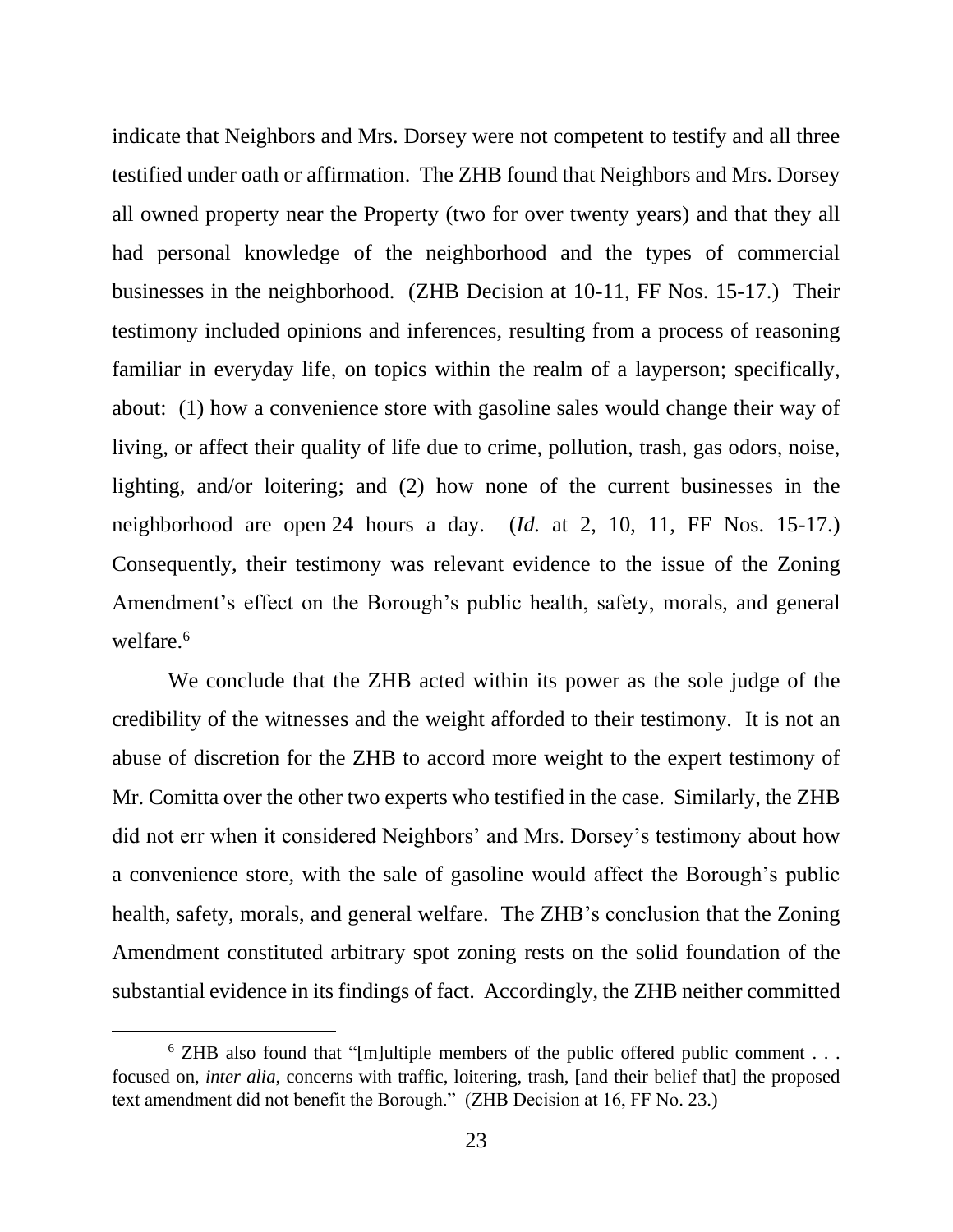an error of law nor a manifest abuse of discretion in reaching its decision that the Property was spot zoned.

# **IV. CONCLUSION**

Accordingly, we reverse the Common Pleas' order.

P. KEVIN BROBSON, President Judge

Judge Fizzano Cannon did not participate in the decision of this case.